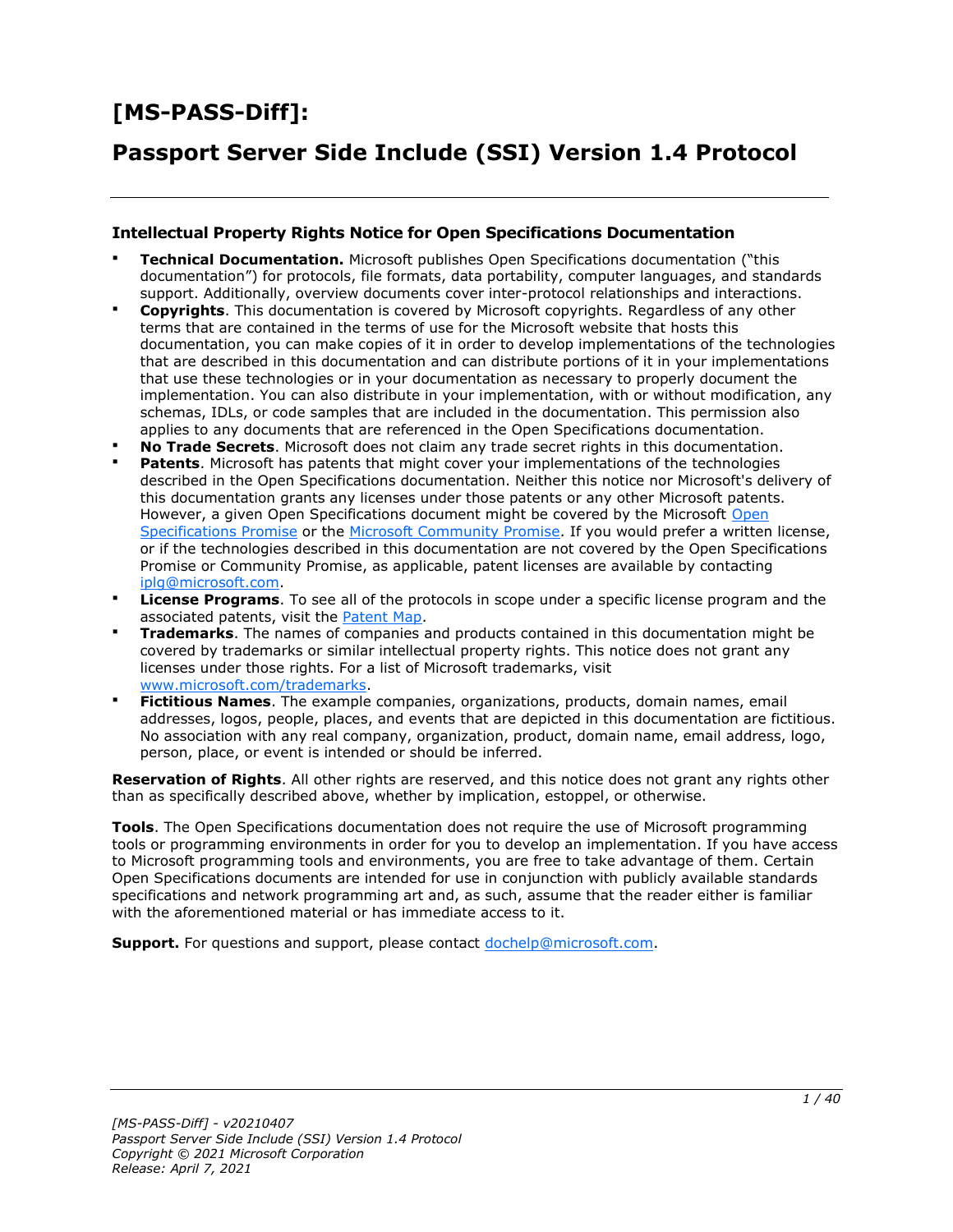# **Revision Summary**

| Date       | <b>Revision</b><br><b>History</b> | <b>Revision</b><br>Class | Comments                                                               |
|------------|-----------------------------------|--------------------------|------------------------------------------------------------------------|
| 3/2/2007   | 1.0                               | New                      | Version 1.0 release                                                    |
| 4/3/2007   | 1.1                               | Minor                    | Clarified the meaning of the technical content.                        |
| 5/11/2007  | 1.2                               | Minor                    | Version 1.2 release                                                    |
| 6/1/2007   | 1.2.1                             | Editorial                | Changed language and formatting in the technical content.              |
| 7/3/2007   | 1.3                               | Minor                    | Clarified the meaning of the technical content.                        |
| 8/10/2007  | 1.3.1                             | Editorial                | Changed language and formatting in the technical content.              |
| 9/28/2007  | 1.3.2                             | Editorial                | Changed language and formatting in the technical content.              |
| 10/23/2007 | 2.0                               | Major                    | Converted document to unified format and updated technical<br>content. |
| 1/25/2008  | 2.0.1                             | Editorial                | Changed language and formatting in the technical content.              |
| 3/14/2008  | 2.0.2                             | Editorial                | Changed language and formatting in the technical content.              |
| 6/20/2008  | 2.0.3                             | Editorial                | Changed language and formatting in the technical content.              |
| 7/25/2008  | 2.0.4                             | Editorial                | Changed language and formatting in the technical content.              |
| 8/29/2008  | 2.1                               | Minor                    | Clarified technical content.                                           |
| 10/24/2008 | 3.0                               | Major                    | Updated and revised the technical content.                             |
| 12/5/2008  | 4.0                               | Major                    | Updated and revised the technical content.                             |
| 1/16/2009  | 5.0                               | Major                    | Updated and revised the technical content.                             |
| 2/27/2009  | 5.0.1                             | Editorial                | Changed language and formatting in the technical content.              |
| 4/10/2009  | 5.0.2                             | Editorial                | Changed language and formatting in the technical content.              |
| 5/22/2009  | 5.0.3                             | Editorial                | Changed language and formatting in the technical content.              |
| 7/2/2009   | 5.0.4                             | Editorial                | Changed language and formatting in the technical content.              |
| 8/14/2009  | 5.0.5                             | Editorial                | Changed language and formatting in the technical content.              |
| 9/25/2009  | 5.1                               | Minor                    | Clarified the meaning of the technical content.                        |
| 11/6/2009  | 5.1.1                             | Editorial                | Changed language and formatting in the technical content.              |
| 12/18/2009 | 5.1.2                             | Editorial                | Changed language and formatting in the technical content.              |
| 1/29/2010  | 5.1.3                             | Editorial                | Changed language and formatting in the technical content.              |
| 3/12/2010  | 5.1.4                             | Editorial                | Changed language and formatting in the technical content.              |
| 4/23/2010  | 6.0                               | Major                    | Updated and revised the technical content.                             |
| 6/4/2010   | 6.1                               | Minor                    | Clarified the meaning of the technical content.                        |
| 7/16/2010  | $6.2$                             | Minor                    | Clarified the meaning of the technical content.                        |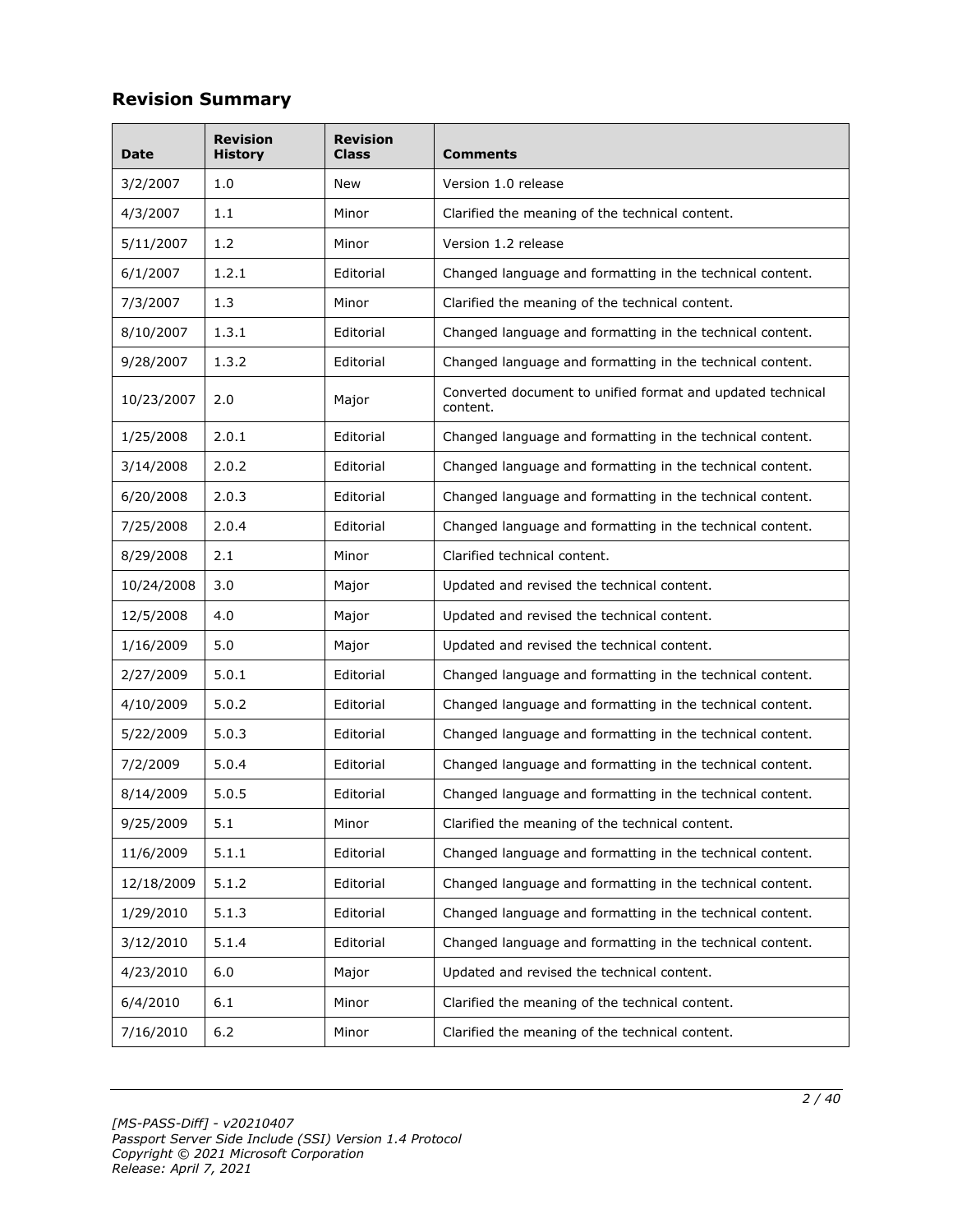| <b>Date</b> | <b>Revision</b><br><b>History</b> | <b>Revision</b><br><b>Class</b> | <b>Comments</b>                                                                 |  |
|-------------|-----------------------------------|---------------------------------|---------------------------------------------------------------------------------|--|
| 8/27/2010   | 7.0                               | Major                           | Updated and revised the technical content.                                      |  |
| 10/8/2010   | 7.0                               | None                            | No changes to the meaning, language, or formatting of the<br>technical content. |  |
| 11/19/2010  | 8.0                               | Major                           | Updated and revised the technical content.                                      |  |
| 1/7/2011    | 9.0                               | Major                           | Updated and revised the technical content.                                      |  |
| 2/11/2011   | 9.0                               | None                            | No changes to the meaning, language, or formatting of the<br>technical content. |  |
| 3/25/2011   | 9.0                               | None                            | No changes to the meaning, language, or formatting of the<br>technical content. |  |
| 5/6/2011    | 9.0                               | None                            | No changes to the meaning, language, or formatting of the<br>technical content. |  |
| 6/17/2011   | 9.1                               | Minor                           | Clarified the meaning of the technical content.                                 |  |
| 9/23/2011   | 10.0                              | Major                           | Updated and revised the technical content.                                      |  |
| 12/16/2011  | 11.0                              | Major                           | Updated and revised the technical content.                                      |  |
| 3/30/2012   | 11.0                              | None                            | No changes to the meaning, language, or formatting of the<br>technical content. |  |
| 7/12/2012   | 11.0                              | None                            | No changes to the meaning, language, or formatting of the<br>technical content. |  |
| 10/25/2012  | 11.0                              | None                            | No changes to the meaning, language, or formatting of the<br>technical content. |  |
| 1/31/2013   | 11.0                              | None                            | No changes to the meaning, language, or formatting of the<br>technical content. |  |
| 8/8/2013    | 12.0                              | Major                           | Updated and revised the technical content.                                      |  |
| 11/14/2013  | 12.0                              | None                            | No changes to the meaning, language, or formatting of the<br>technical content. |  |
| 2/13/2014   | 12.0                              | None                            | No changes to the meaning, language, or formatting of the<br>technical content. |  |
| 5/15/2014   | 12.0                              | None                            | No changes to the meaning, language, or formatting of the<br>technical content. |  |
| 6/30/2015   | 13.0                              | Major                           | Significantly changed the technical content.                                    |  |
| 10/16/2015  | 13.0                              | None                            | No changes to the meaning, language, or formatting of the<br>technical content. |  |
| 7/14/2016   | 13.0                              | None                            | No changes to the meaning, language, or formatting of the<br>technical content. |  |
| 6/1/2017    | 13.0                              | None                            | No changes to the meaning, language, or formatting of the<br>technical content. |  |
| 9/15/2017   | 14.0                              | Major                           | Significantly changed the technical content.                                    |  |
| 9/12/2018   | 15.0                              | Major                           | Significantly changed the technical content.                                    |  |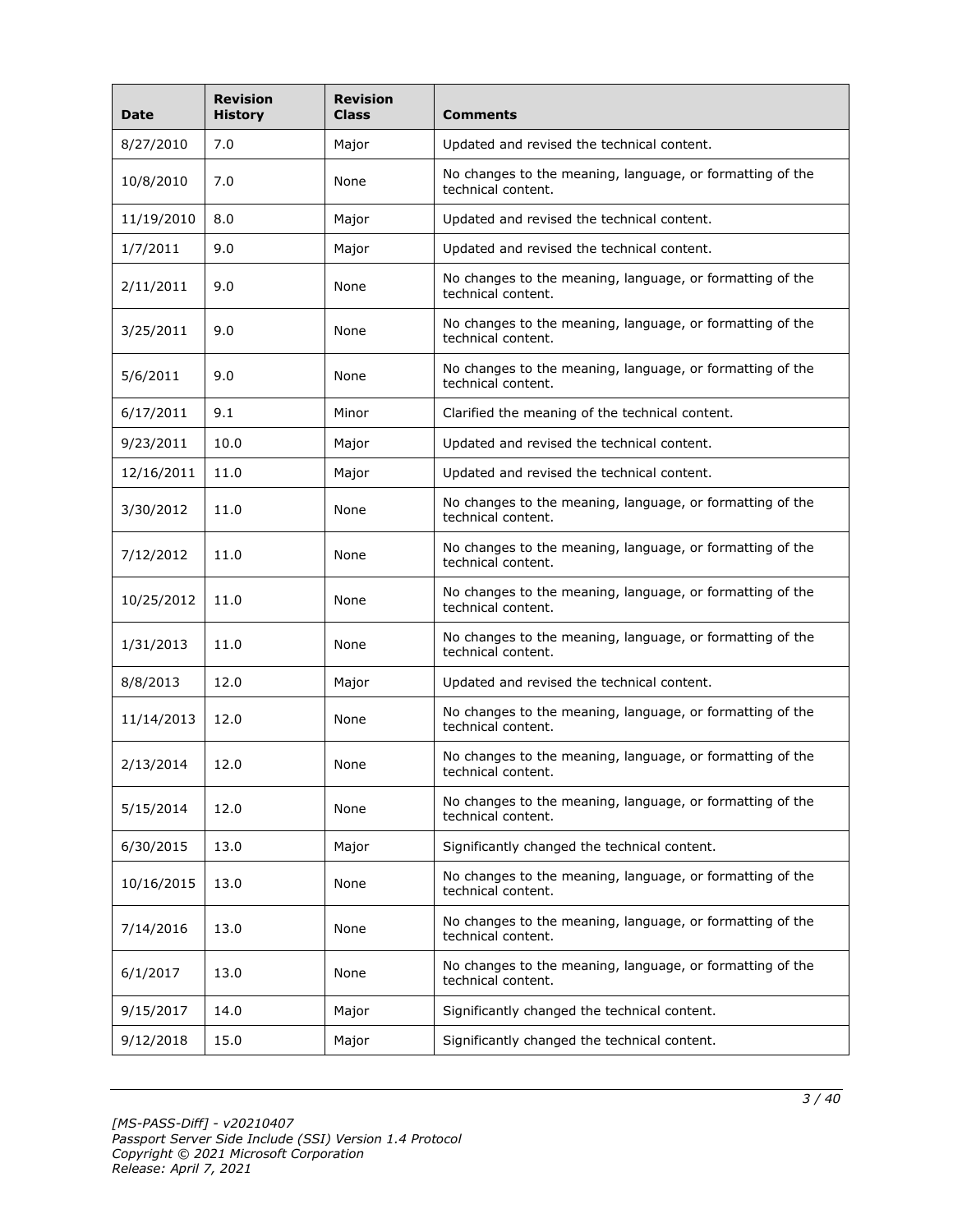| <b>Date</b> | <b>Revision</b><br><b>History</b> | <b>Revision</b><br><b>Class</b> | <b>Comments</b>                              |
|-------------|-----------------------------------|---------------------------------|----------------------------------------------|
| 4/7/2021    | 16.0                              | <b>Maior</b>                    | Significantly changed the technical content. |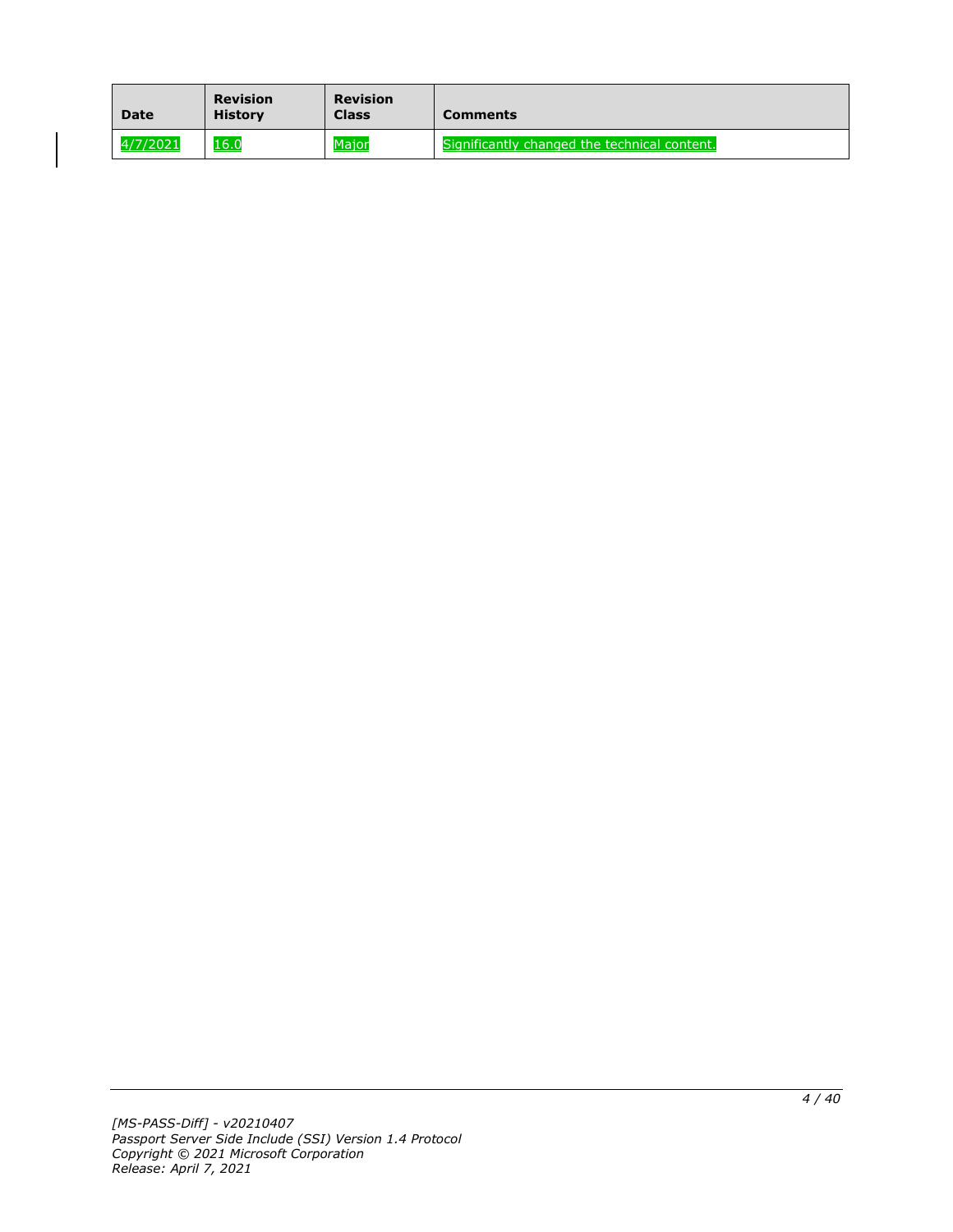# **Table of Contents**

| 1.               |                                                                 |  |
|------------------|-----------------------------------------------------------------|--|
| 1.1              |                                                                 |  |
| 1.2              |                                                                 |  |
| 1.2.1            |                                                                 |  |
| 1.2.2            |                                                                 |  |
| 1.3              |                                                                 |  |
| 1.4              |                                                                 |  |
| 1.5              |                                                                 |  |
| 1.6              |                                                                 |  |
| 1.7              |                                                                 |  |
| 1.8              |                                                                 |  |
| 1.9              |                                                                 |  |
| $\mathbf{2}$     |                                                                 |  |
| 2.1              |                                                                 |  |
| 2.2              |                                                                 |  |
| 2.2.1            |                                                                 |  |
| 2.2.2            |                                                                 |  |
| 2.2.3            |                                                                 |  |
| 2.2.4            |                                                                 |  |
| 2.2.5            |                                                                 |  |
| 2.2.6            |                                                                 |  |
| 2.2.7            |                                                                 |  |
| 2.2.8            |                                                                 |  |
| 2.2.9            |                                                                 |  |
| 2.2.10           |                                                                 |  |
| 2.2.11<br>2.2.12 |                                                                 |  |
|                  |                                                                 |  |
|                  |                                                                 |  |
| 3                |                                                                 |  |
| 3.1              |                                                                 |  |
| 3.1.1            |                                                                 |  |
| 3.1.2            |                                                                 |  |
| 3.1.3            |                                                                 |  |
| 3.1.4            |                                                                 |  |
| 3.1.4.1          |                                                                 |  |
| 3.1.4.2          |                                                                 |  |
| 3.1.5            |                                                                 |  |
| 3.1.5.1          |                                                                 |  |
| 3.1.5.2          | Processing Authentication Server Challenge Messages  22         |  |
| 3.1.5.3          | Processing Authentication Server-Instructed Update Messages  22 |  |
| 3.1.5.4          |                                                                 |  |
| 3.1.5.5          |                                                                 |  |
| 3.1.5.6          | Processing Authentication Server Redirect Messages  22          |  |
| 3.1.5.7          |                                                                 |  |
| 3.1.5.8          |                                                                 |  |
| 3.1.6            |                                                                 |  |
| 3.1.7            |                                                                 |  |
| 3.2<br>3.2.1     |                                                                 |  |
| 3.2.2            |                                                                 |  |
| 3.2.3            |                                                                 |  |
| 3.2.4            |                                                                 |  |
| 3.2.5            |                                                                 |  |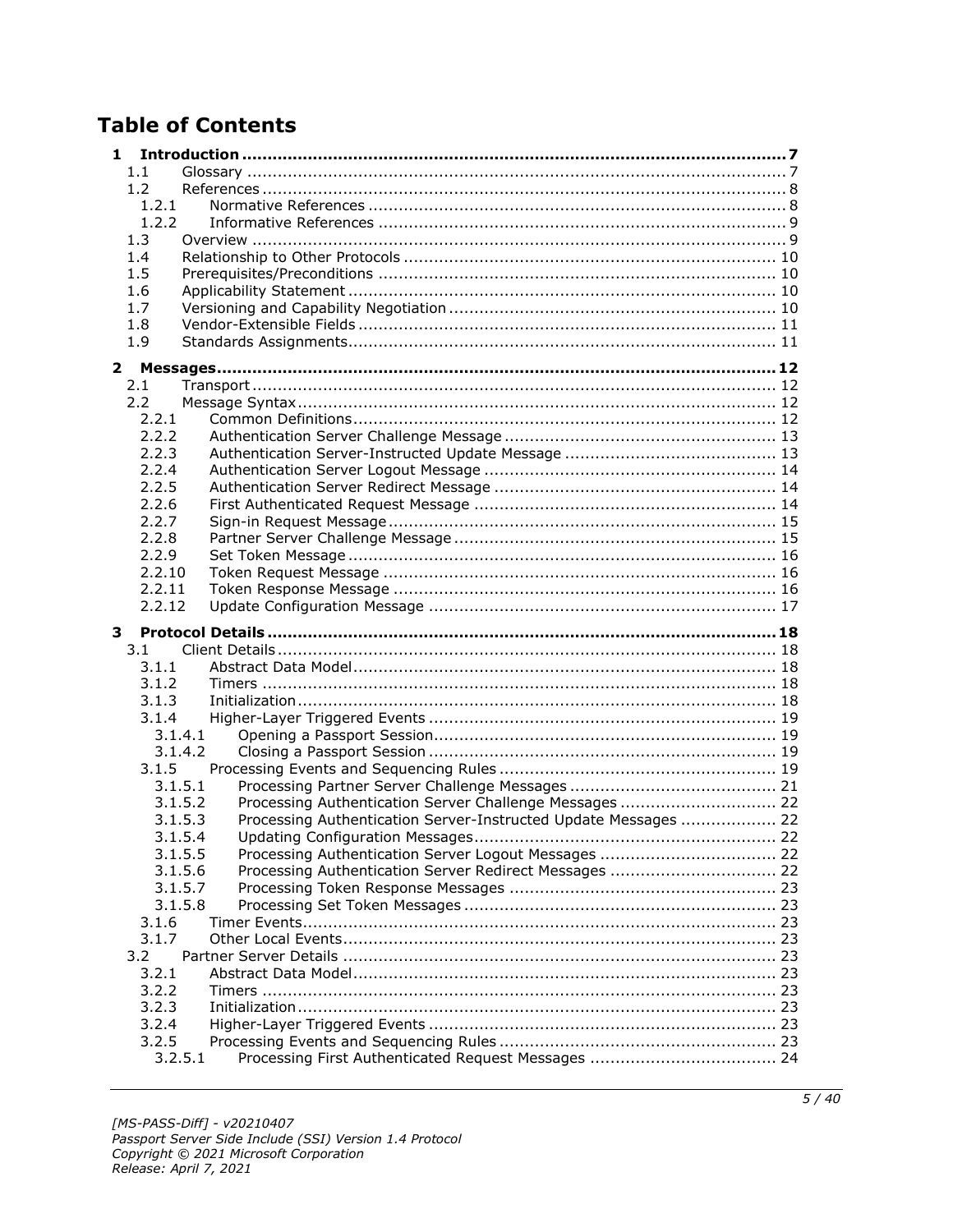|    |                | 3.2.5.2 |  |
|----|----------------|---------|--|
|    | 3.2.6          |         |  |
|    | 3.2.7          |         |  |
|    | 3.3            |         |  |
|    | 3.3.1          |         |  |
|    | 3.3.2          |         |  |
|    | 3.3.3          |         |  |
|    | 3.3.4          |         |  |
|    | 3.3.5          |         |  |
|    |                | 3.3.5.1 |  |
|    |                | 3.3.5.2 |  |
|    | 3.3.6          |         |  |
|    | 3.3.7          |         |  |
|    | 3.4            |         |  |
|    | 3.4.1          |         |  |
|    | 3.4.2          |         |  |
|    | 3.4.3          |         |  |
|    | 3.4.4          |         |  |
|    |                | 3.4.4.1 |  |
|    | 3.4.5          |         |  |
|    | 3.4.6<br>3.4.7 |         |  |
|    |                |         |  |
| 4  |                |         |  |
| 5. |                |         |  |
|    | 5.1            |         |  |
|    | 5.2            |         |  |
|    |                |         |  |
| 6  |                |         |  |
| 7  |                |         |  |
| 8  |                |         |  |
|    |                |         |  |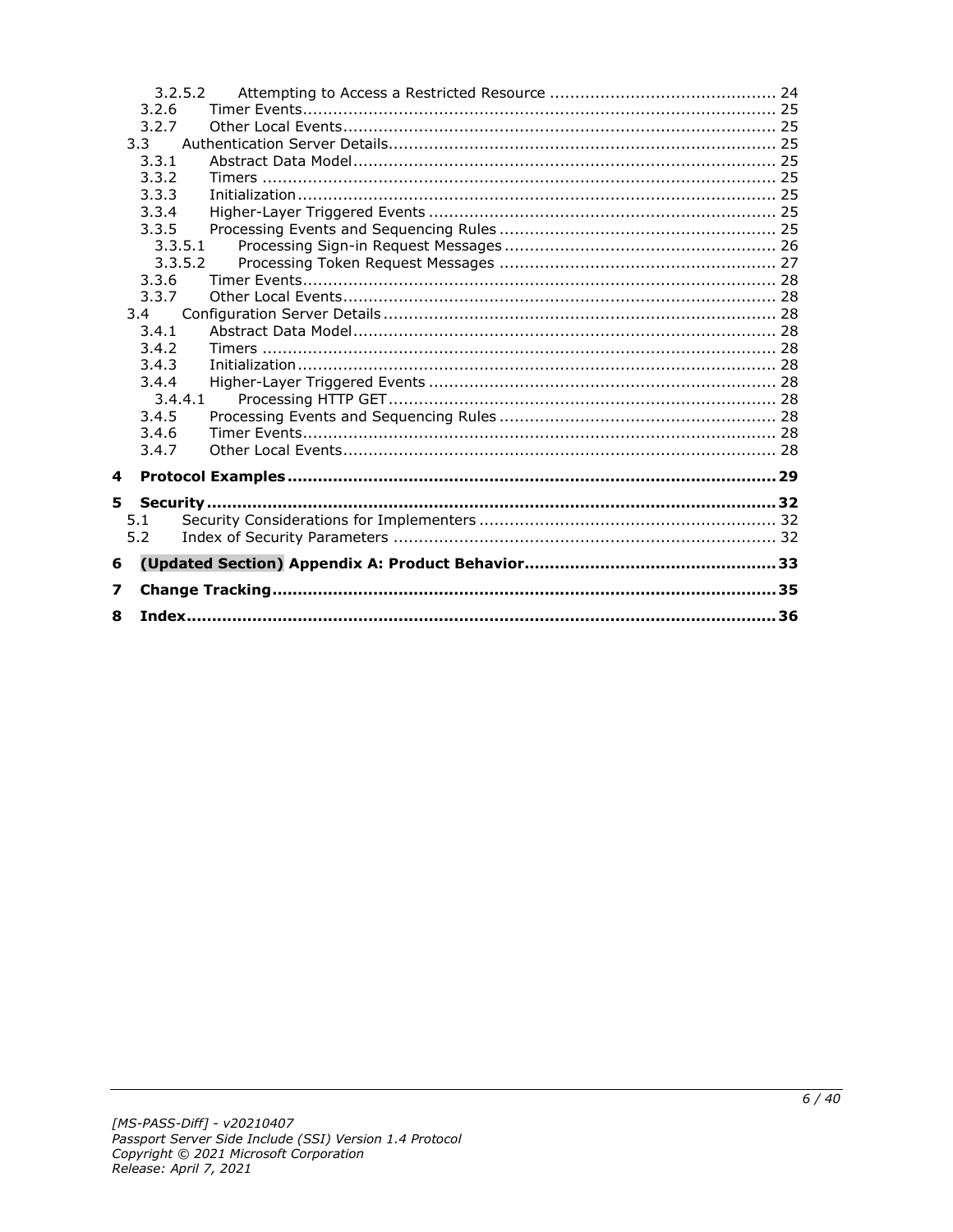# <span id="page-6-0"></span>**1 Introduction**

This document specifies the Passport Server Side Include (SSI) Version 1.4 Protocol (or the Passport SSI Version 1.4 Protocol), also known as the "Passport Tweener" protocol. The Passport SSI Version 1.4 Protocol is based on HTTP (as specified in [RFC2616]) for authenticating a client to a server with the assistance of an authentication server.

Sections 1.5, 1.8, 1.9, 2, and 3 of this specification are normative. All other sections and examples in this specification are informative.

## <span id="page-6-1"></span>**1.1 Glossary**

This document uses the following terms:

- **authentication**: The act of proving an identity to a server while providing key material that binds the identity to subsequent communications.
- **authentication server**: The entity that verifies that a person or thing is who or what it claims to be (typically using a cryptographic protocol) and issues a ticket or token attesting to the validity of the claim.
- **Authentication Service (AS)**: A service that issues ticket granting tickets (TGTs), which are used for authenticating principals within the realm or domain served by the Authentication Service.
- **client**: The software that is used by a user to access the service. It represents the user in [MS-PASS]. A synonym is client application.
- **co-branding**: The inclusion of a party's logo, text, or other branding content in a second party's software or site.
- **configuration server**: The service or server that serves configuration data (packaged in HTTP headers) describing the topography of the network. It includes information on the distribution of member accounts among the Authentication Services (AS) and the URLs of particular resources in each AS.
- **configuration version**: Integer value indicating the version of the configuration data given out by the configuration server.
- **cookie**: An HTTP header that carries state information between participating origin servers and user agents. For more information, see [RFC2109].
- **credential**: Previously established, authentication data that is used by a security principal to establish its own identity. When used in reference to the Netlogon Protocol, it is the data that is stored in the NETLOGON CREDENTIAL structure.
- **partner**: In the context of [MS-PASS], an organization in a business relationship with the Authentication Service (AS). A partner needs to be able to access the token issued by the AS. Typically, a partner site is the actual service or site a consumer visits and, in the process, is authenticated by the AS. Examples of partners are the MSN Money and MSN Messenger sites.
- **partner server**: The server or service used by a partner to represent it in the Passport SSI Version 1.4 Protocol.
- **realm**: A collection of users, partners, and authentication servers bound by a common authentication policy.
- **resource**: An object that a client is requesting access to, typically referenced by a Uniform Resource Locator (URL) or Uniform Resource Identifier (URI), as specified in [RFC3986].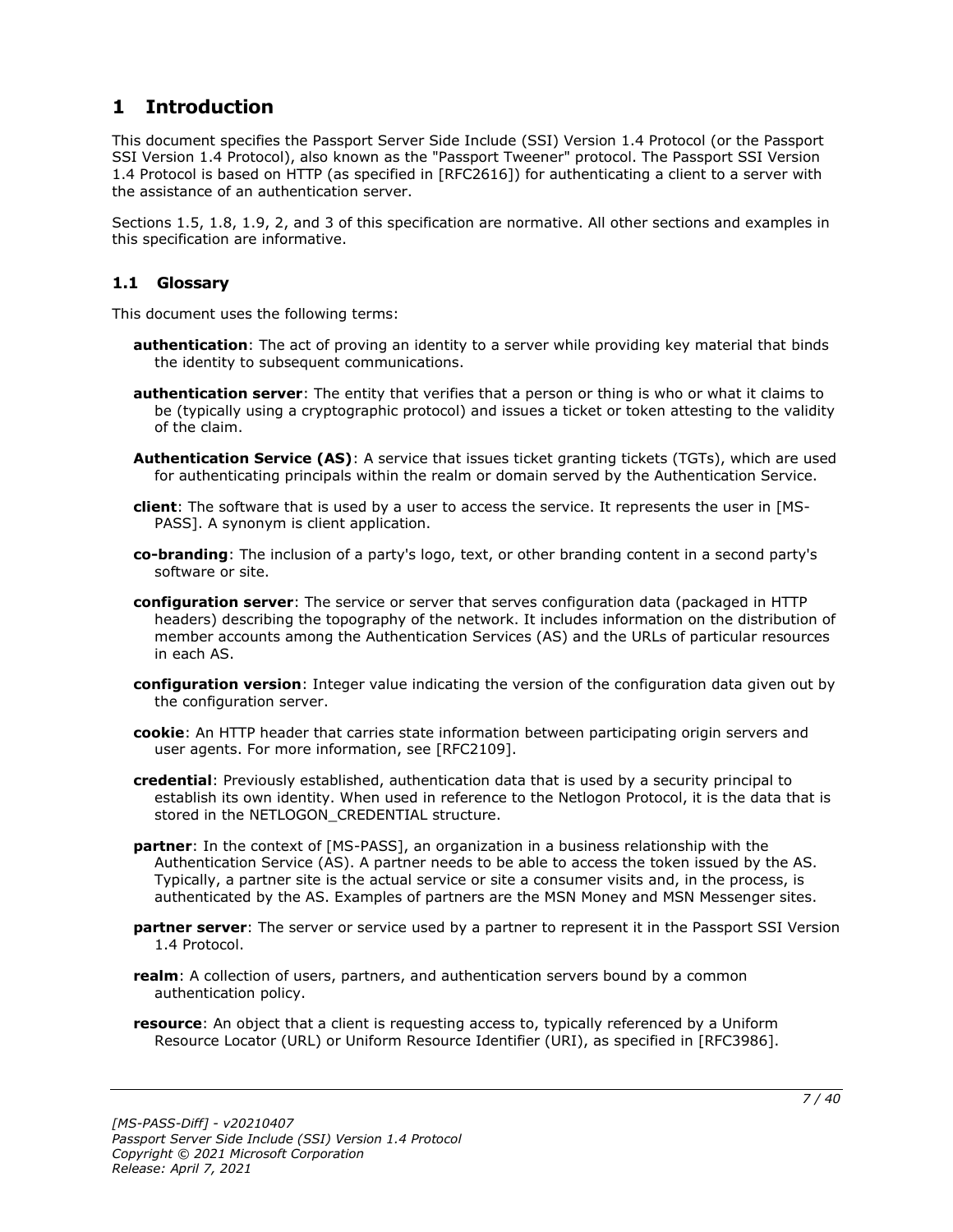- **token**: A block of data that is issued to a user on successful authentication by the authentication server. Such a token is presented to a service to prove one's identity and attributes to a service. The token is used in the process of determining the user's authorization and access privileges.
- **Uniform Resource Locator (URL)**: A string of characters in a standardized format that identifies a document or resource on the World Wide Web. The format is as specified in [RFC1738].
- **user**: The real person who has a member account. The user is authenticated by being asked to prove knowledge of the secret password associated with the user name.
- **UTF-8**: A byte-oriented standard for encoding Unicode characters, defined in the Unicode standard. Unless specified otherwise, this term refers to the UTF-8 encoding form specified in [UNICODE5.0.0/2007] section 3.9.
- **MAY, SHOULD, MUST, SHOULD NOT, MUST NOT:** These terms (in all caps) are used as defined in [RFC2119]. All statements of optional behavior use either MAY, SHOULD, or SHOULD NOT.

## <span id="page-7-0"></span>**1.2 References**

Links to a document in the Microsoft Open Specifications library point to the correct section in the most recently published version of the referenced document. However, because individual documents in the library are not updated at the same time, the section numbers in the documents may not match. You can confirm the correct section numbering by checking the Errata.

## <span id="page-7-1"></span>**1.2.1 Normative References**

We conduct frequent surveys of the normative references to assure their continued availability. If you have any issue with finding a normative reference, please contact dochelp@microsoft.com. We will assist you in finding the relevant information.

[RFC1738] Berners-Lee, T., Masinter, L., and McCahill, M., Eds., "Uniform Resource Locators (URL)", RFC 1738, December 1994, http://www.rfc-editor.org/rfc/rfc1738.txt

[RFC2109] Kristol, D., and Montulli, L., "HTTP State Management Mechanism", RFC 2109, February 1997, http://www.rfc-editor.org/rfc/rfc2109.txt

[RFC2119] Bradner, S., "Key words for use in RFCs to Indicate Requirement Levels", BCP 14, RFC 2119, March 1997, http://www.rfc-editor.org/rfc/rfc2119.txt

[RFC2396] Berners-Lee, T., Fielding, R., and Masinter, L., "Uniform Resource Identifiers (URI): Generic Syntax", RFC 2396, August 1998, http://www.rfc-editor.org/rfc/rfc2396.txt

[RFC2616] Fielding, R., Gettys, J., Mogul, J., et al., "Hypertext Transfer Protocol -- HTTP/1.1", RFC 2616, June 1999, http://www.rfc-editor.org/rfc/rfc2616.txt

[RFC2617] Franks, J., Hallam-Baker, P., Hostetler, J., et al., "HTTP Authentication: Basic and Digest Access Authentication", RFC 2617, June 1999, http://www.rfc-editor.org/rfc/rfc2617.txt

[RFC2818] Rescorla, E., "HTTP Over TLS", RFC 2818, May 2000, http://www.rfceditor.org/rfc/rfc2818.txt

[RFC3629] Yergeau, F., "UTF-8, A Transformation Format of ISO 10646", STD 63, RFC 3629, November 2003, http://www.ietf.org/rfc/rfc3629.txt

[RFC4234] Crocker, D., Ed., and Overell, P., "Augmented BNF for Syntax Specifications: ABNF", RFC 4234, October 2005, http://www.rfc-editor.org/rfc/rfc4234.txt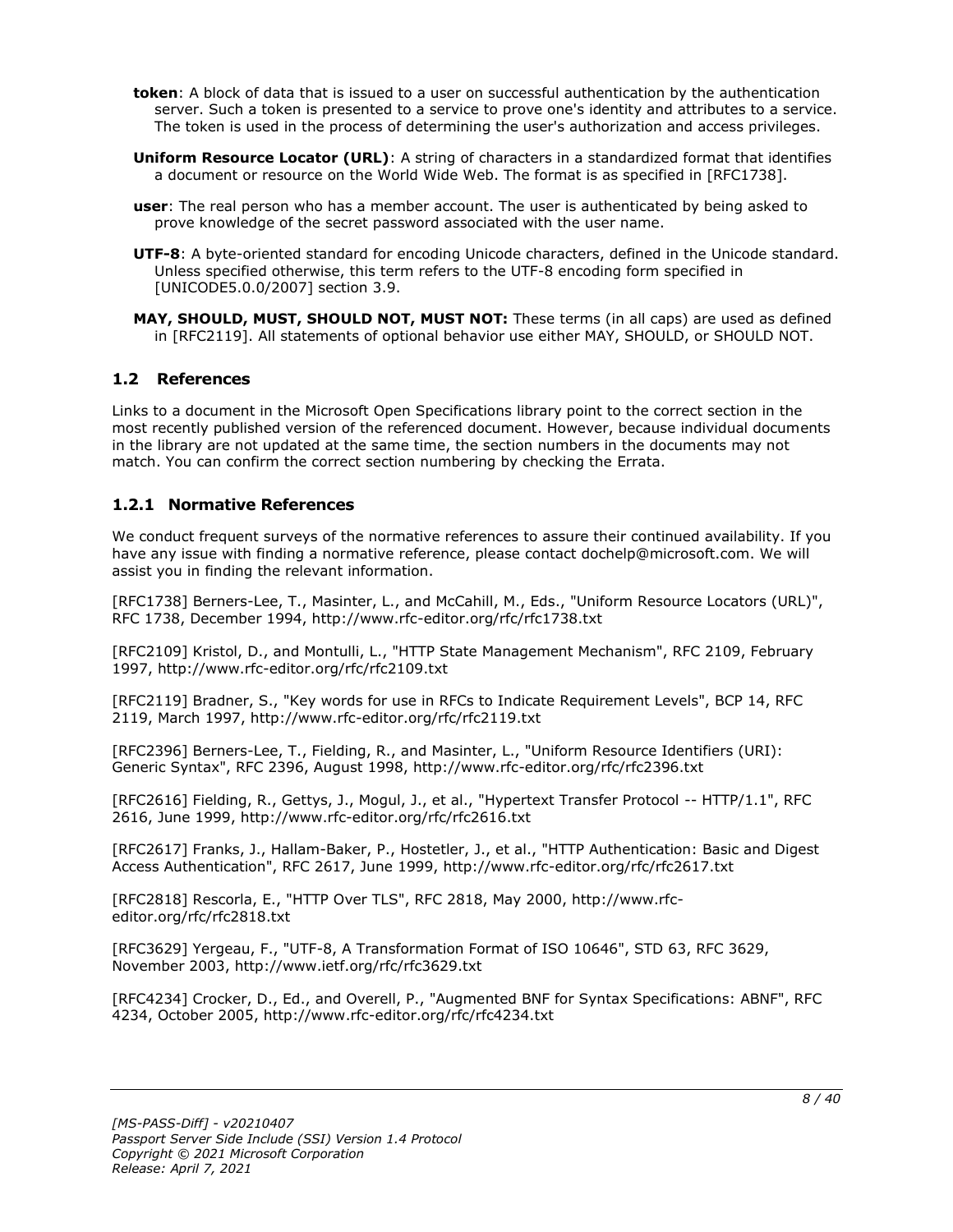## <span id="page-8-0"></span>**1.2.2 Informative References**

None.

## <span id="page-8-1"></span>**1.3 Overview**

The Passport SSI Version 1.4 Protocol, also known as the "Passport Tweener" Protocol, is an HTTPbased protocol (as specified in [RFC2616]) for authenticating a client to a partner server with the assistance of an authentication server. The authentication exchange between the client and the partner server in the Passport SSI Version 1.4 Protocol resembles the exchanges in other HTTP authentication mechanisms (as specified in [RFC2616] and [RFC2617]).

When a client makes an HTTP request to the partner server, the partner server might respond with a Passport SSI Version 1.4 Protocol message (as specified in section 2.2.8) indicating that the URL requires Passport SSI Version 1.4 Protocol authentication. The client then contacts the authentication server (as specified in section 2.2.10) to obtain a partner token that authenticates the user to the partner server, and then retries the HTTP request, this time attaching the partner token (as specified in section 2.2.6).

If this authentication fails, the partner indicates failure and restates that Passport SSI Version 1.4 Protocol authentication is required. If authentication succeeds, the partner responds with the content that required authentication, along with the same partner token (as specified in section 2.2.9) in HTTP cookie form, using the HTTP cookie mechanism (as specified in [RFC2109]). The client thereby automatically resends the cookie-encoded token to the partner server every time it returns to the partner server.

When the client contacts the authentication server in response to a partner server's request for authentication, the client provides credentials (that is, a user name and password; for more information, see section 2.2.7). The authentication server verifies the credentials and, if they are valid, supplies the client with a partner token (opaque to the client) that can be used to authenticate to the partner server (as specified in section 2.2.11). The authentication server also supplies the client with an authentication token in HTTP cookie form (as previously described) so that on subsequent visits to the authentication server to obtain partner tokens for other partner servers, the authentication server can automatically retrieve the user's authentication information based on the accompanying cookie, instead of requiring the client to resend the actual credentials every time.

The client can delete its tokens or cookies at any time. One point of departure from the traditional HTTP framework is that the authentication server can instruct the client to delete an authentication token it previously obtained (as specified in section 2.2.4). In this case, the client deletes the authentication token.

The Passport SSI Version 1.4 Protocol allows for the implementation of distributed authentication servers by allowing an authentication server to redirect clients to an alternate authentication server using an HTTP redirect response (as specified in section 2.2.5). The protocol also supports multiple independent realms in which each realm consists of an authentication server (single or distributed) capable of helping a specific set of users authenticate to a specific set of partner servers. A user's credentials are stored at the authentication server for a specific realm, which in turn allows that user to authenticate to any of the set of partner servers associated with that realm.

Each realm also has a configuration server, which provides the client with information on the authentication server for that realm, such as its URL. A client is initially configured with the URL of the configuration server for some realm. This can occur, for example, when the user enrolls in or joins a realm. If the client has no configuration data, or if its configuration data is out of date, the authentication server can provide an up-to-date configuration version number to the client any time the client authenticates (as specified in section 2.2.3). The client issues a standard HTTP GET request to the configuration server's URL to obtain updated configuration information. For more information, see section 3.1.5.3.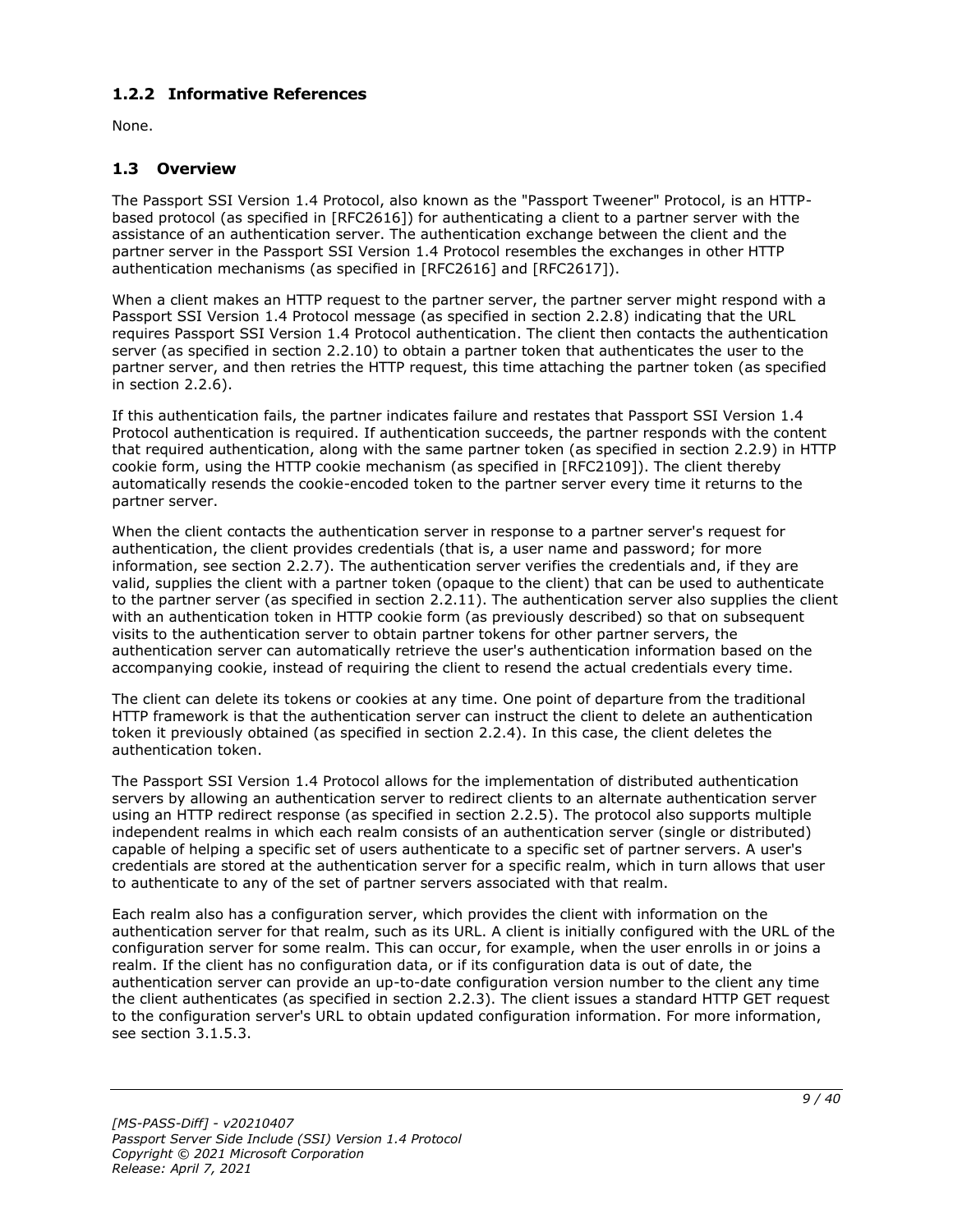## <span id="page-9-0"></span>**1.4 Relationship to Other Protocols**

The Passport SSI Version 1.4 Protocol is built on HTTP (as specified in [RFC2617]) and HTTP over Transport Layer Security (TLS) (as specified in [RFC2818]). No other higher-layer protocols explicitly depend on the Passport SSI Version 1.4 Protocol.

## <span id="page-9-1"></span>**1.5 Prerequisites/Preconditions**

The following prerequisites and preconditions are required by the Passport SSI Version 1.4 Protocol:

- The client is configured with the URL of the configuration server for its realm. $\langle 1 \rangle$
- The client has the capability to obtain credentials (that is, a user name and password) from the user. A Passport SSI Version 1.4 Protocol client can utilize local code to obtain the credentials locally, and to provide those cached credentials to the authentication server. The cache might be shared by many such applications, and each application might be capable of obtaining the credentials from users and caching them, using the same local code.
- The authentication server for the client's realm might be able to validate the credentials (that is, a user name and password) of any user registered with that realm. The authentication server is configured with its realm name and any co-branding information that is to be passed to the client (as specified in section 2.2.2) as well as the current version number for the configuration server's configuration data (as specified in section 2.2.3). If the authentication server is implemented in a distributed manner, it has a method for determining to what authentication server URL to redirect a given client within its realm (based on the client's presented credentials or authentication token), as specified in section 2.2.5.
- The partner server and authentication server share a partner token format along with a set of criteria for recognizing if a given partner token is valid. They also share a set of definitions for the information that will be transported from the partner server to the authentication server when a client attempts to authenticate to the partner server, as specified in section 2.2.8. This information is received in a protocol message by the client (as specified in section 2.2.8) and encoded in a format chosen by the realm. It is then sent to the authentication server by the client in a subsequent message, as specified in sections 2.2.7 and 2.2.10.

Finally, the partner server and authentication server agree on a URL to which the client is to be sent after it is successfully authenticated at the request of the partner server, as specified in section 2.2.11.

The configuration server for the realm is provisioned with all the configuration data necessary to construct an update configuration message, as specified in section 2.2.12.

## <span id="page-9-2"></span>**1.6 Applicability Statement**

The Passport SSI Version 1.4 Protocol applies to environments in which one or more services require HTTP-based authentication (as specified in [RFC2616] section 11) of members of a common base of users. In such cases, they might prefer to use a shared Authentication Service (AS). For example, if multiple enterprises prefer to offer web-based services specifically to members of a particular organization enrolled in such a shared AS, then they can choose to form a realm. The enterprises would become partner services associated with the realm, and members would be able to authenticate themselves to any of the partner servers using the shared AS and the Passport SSI Version 1.4 Protocol.

## <span id="page-9-3"></span>**1.7 Versioning and Capability Negotiation**

Versioning and capability negotiation does not apply to the Passport SSI Version 1.4 Protocol.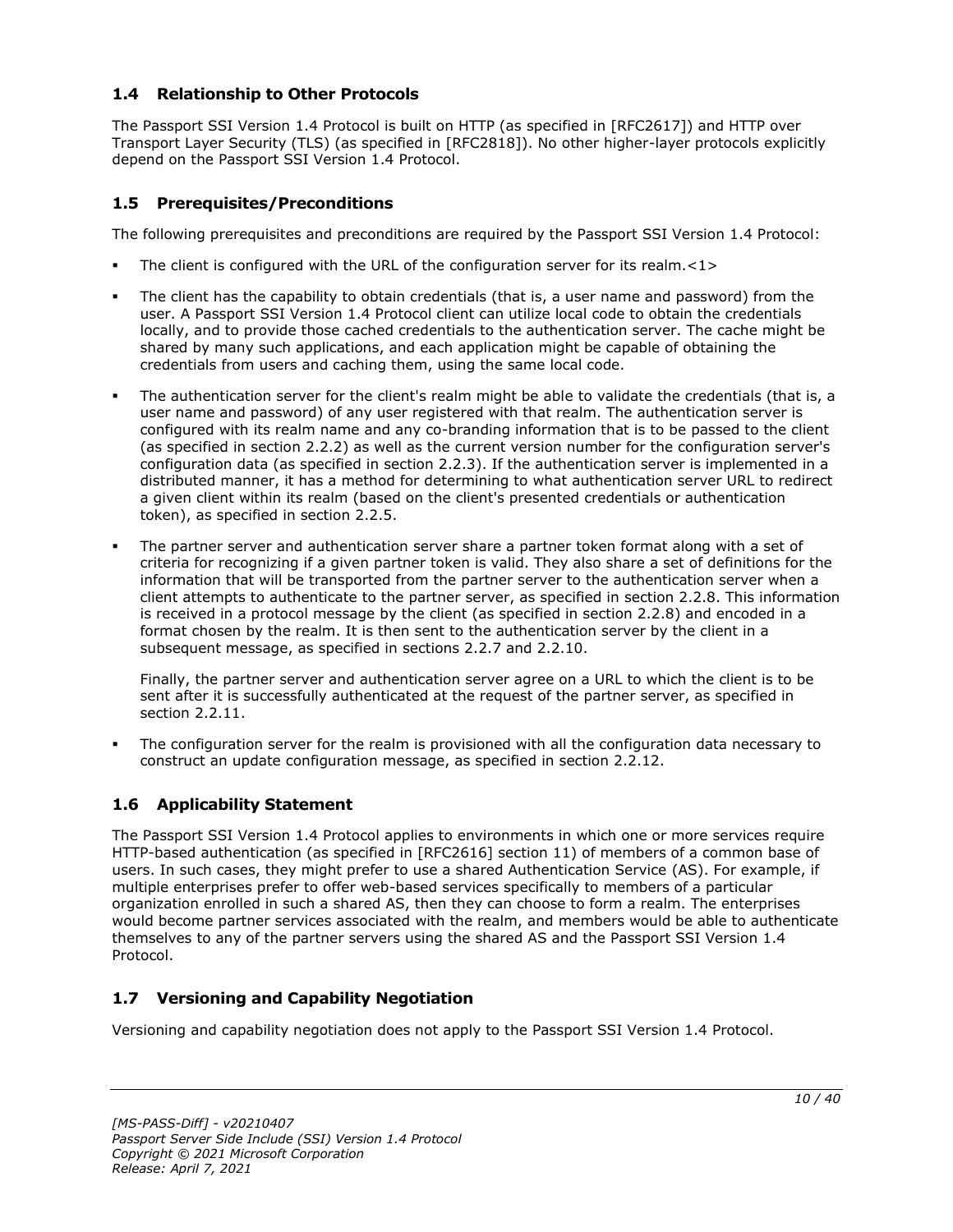## <span id="page-10-0"></span>**1.8 Vendor-Extensible Fields**

The *ExtraParams* parameter (as specified in section 2.2.1) can be used to extend the Passport SSI Version 1.4 Protocol.

#### <span id="page-10-1"></span>**1.9 Standards Assignments**

The only standards assignments for the Passport SSI Version 1.4 Protocol are those inherited from its transport protocols, as specified in [RFC2616] and [RFC2818].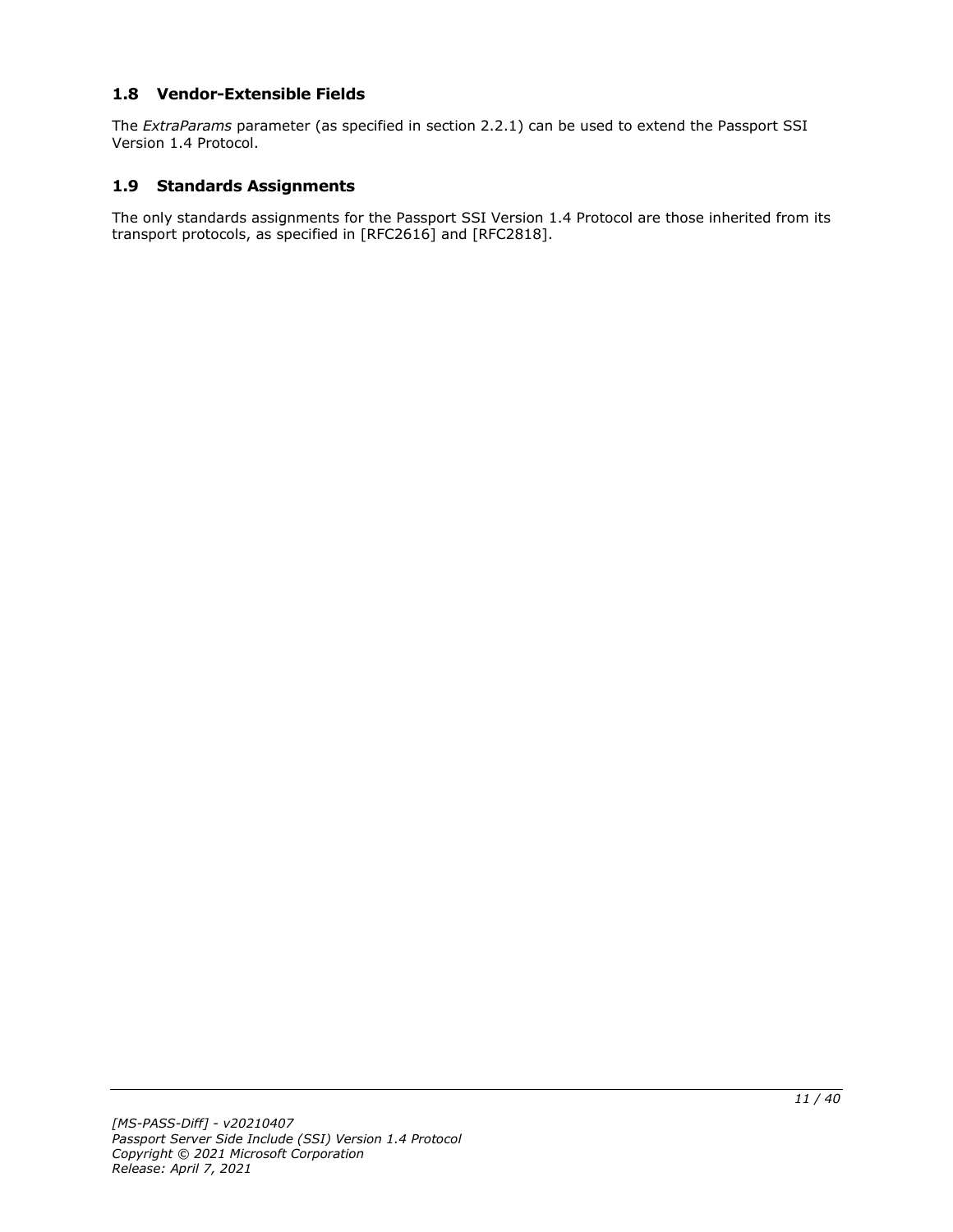# <span id="page-11-0"></span>**2 Messages**

The following sections specify how Passport SSI Version 1.4 Protocol messages are transported and message syntax.

## <span id="page-11-1"></span>**2.1 Transport**

The Passport SSI Version 1.4 Protocol MUST use HTTP (as specified in [RFC2616]) or HTTP over TLS (as specified in [RFC2818]) as the transport layer. The use of HTTP over TLS is triggered by the specification of an "https" URL rather than an "http" URL by one of the servers (the partner server, the configuration server, or the authentication server) when redirecting or configuring the client. Messages and data are sent via HTTP headers included in HTTP requests and responses. When a message is sent as a header in an HTTP response message, its receiver MUST process the message if the response's status code is one of those specified in the message definition, and MUST NOT do so otherwise.

The Passport SSI Version 1.4 Protocol also uses the HTTP cookie mechanism (as specified in [RFC2109]) as a transport and state management mechanism. The HTTP cookie mechanism allows named data items to be sent from one party to another as part of an HTTP message stored by the receiving party and returned automatically to the original party as part of all subsequent HTTP messages to that party.

## <span id="page-11-2"></span>**2.2 Message Syntax**

## <span id="page-11-3"></span>**2.2.1 Common Definitions**

Except where noted, the headers in this document are specified using the Augmented Backus-Naur Form (ABNF) grammar, as specified in [RFC4234] section 2.2. The following common constructions are used throughout this document.

These constructions are used solely for convenience in constructing other types and have no semantics in and of themselves.

httpURL = 1\*(ALPHA / DIGIT / ":" / "." / "\" / "/" / "%" / " " / "&" / "?")

The following constructions are used in protocol header definitions:

```
scheme = "Passport1.4"
ExtraParams = *(", "ptoken) ptoken
challenge = ExtraParams
OrgVerb = "OrgVerb=" ptoken 
OrgURL = "OrgUrl=" httpURL
tname = "tname="from-PP = "from-PP=" ptoken
ptoken = 1*<any CHAR except CTLs or ",">
ConfigVersion = "ConfigVersion=" 1*DIGIT
```
**scheme:** Identifier for the Passport SSI Version 1.4 Protocol authentication scheme.

- **ExtraParams:** Additional parameters not interpreted by this protocol that MAY be used for vendor extensibility.
- **challenge:** A comma-separated list of parameters returned by a server for use by a client in the process of proving its identity.
- **OrgVerb:** A string containing the HTTP verb that triggered the original server challenge, for example, "GET".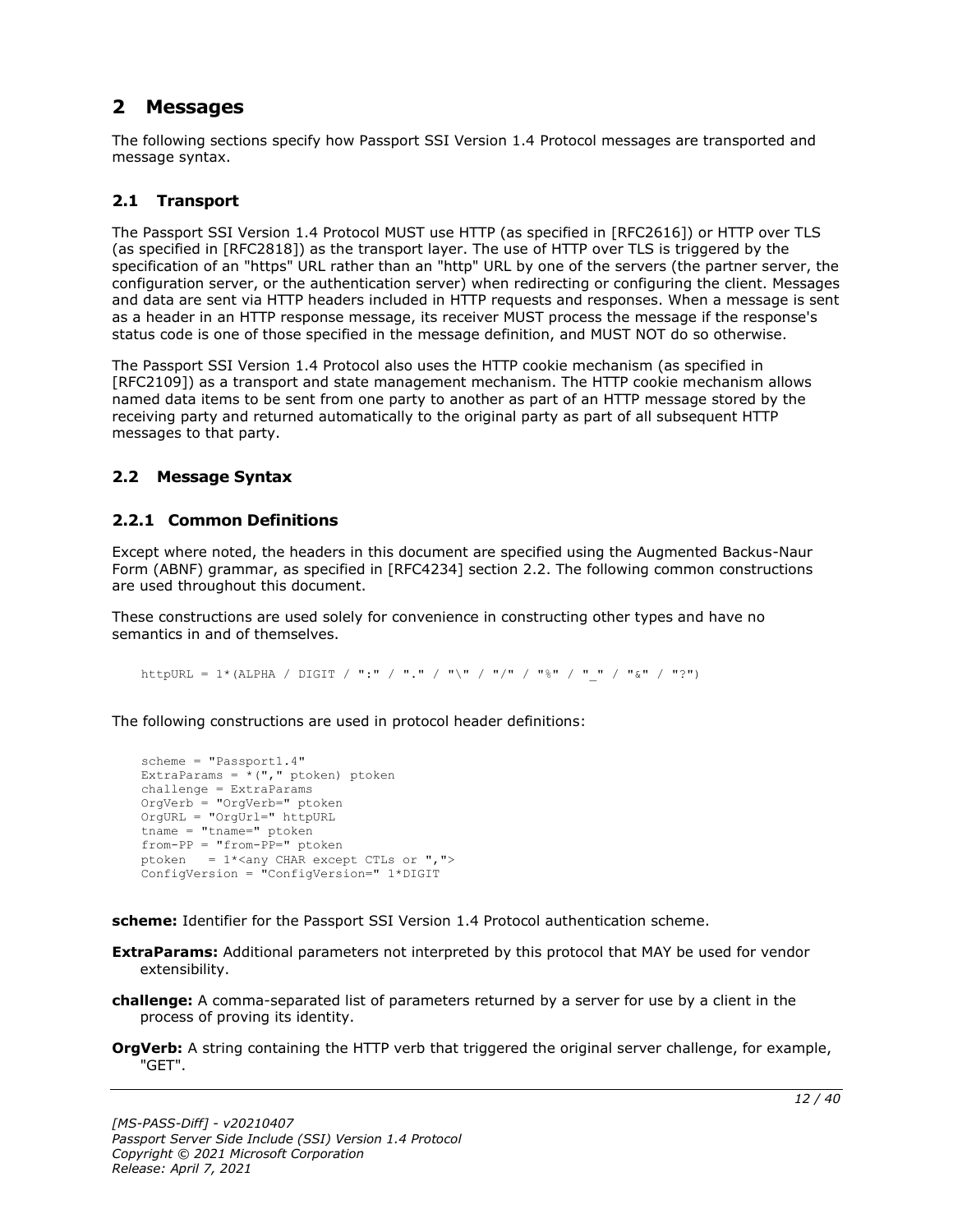**OrgURL:** The URL in an HTTP request that triggered a server challenge.

**tname:** An informational parameter that contains the name of a cookie specified on a response. A client SHOULD ignore this parameter.

**ptoken:** A string that can contain any alphanumeric characters and separators, except for a comma.

**from-PP:** A string that is opaque to the client. This value is received from a server and MUST be passed back unchanged on a subsequent request.<2>

## <span id="page-12-0"></span>**2.2.2 Authentication Server Challenge Message**

The Authentication Server Challenge message is sent by the authentication server to the client and indicates that the sign-in request or token request failed.

This message is processed only when returned with a 401 HTTP status code. The return value MUST be as follows.

```
Authentication-Server-Challenge-Message = "WWW-Authenticate:"
 scheme 1*SP da-status "," srealm ["," customtoken] ["," prompt]
["," cburl] ["," cbtxt] 
status-codes = "failed" / "failed-noretry"
da-status = "da-status=" status-codes
srealm = "srealm=" ptoken
cburl = "cburl=" httpURL
cbtxt = "cbtxt=" ptoken
prompt = "prompt"
customtoken = ptoken
```
**da-status:** Specifies if the receiving client MUST retry the request. The client's precise interpretation of the possible values of "da-status" is specified in section 3.1.5.2.

**srealm:** A string that MUST contain the realm name of the authentication server.

**cburl:** Specifies a co-branding URL.

**Cbtxt:** Specifies optional co-branding text.

**prompt:** Specifies, by its presence, that the client MUST prompt the user for credentials.

**customtoken:** Custom parameter that an authentication server MAY add to the response. Not explicitly part of the protocol.

This token is interpreted by the authentication server only. The client MUST not interpret the value. The client MUST send the token unchanged to the authentication server in a subsequent Sign-in Request message.

Example:

```
WWW-Authenticate: Passport1.4 da-status=failed,
srealm=Passport.NET, ts = - 2, prompt
```
## <span id="page-12-1"></span>**2.2.3 Authentication Server-Instructed Update Message**

The Authentication Server-Instructed Update message MAY be included by the authentication server in any of its response messages to the client to indicate the current configuration version. <3>

Authentication-Server-Instructed-Update-Message = "PassportConfig:"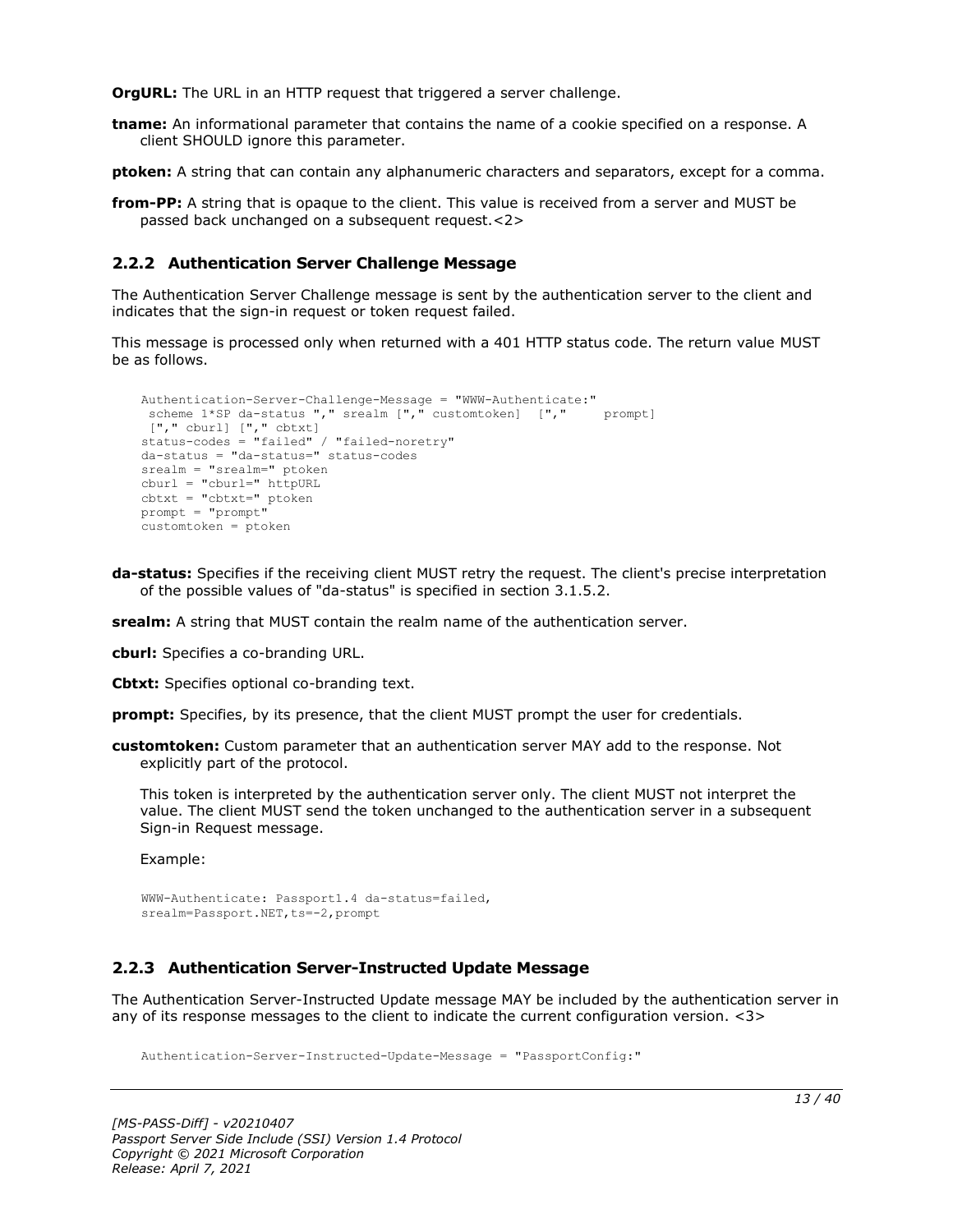ConfigVersion

**ConfigVersion:** MUST specify the current authentication server version number.

Example:

PassportConfig: ConfigVersion=14

#### <span id="page-13-0"></span>**2.2.4 Authentication Server Logout Message**

The Authentication Server Logout message MUST be sent by the authentication server to the client to indicate that the user has successfully logged out.

This message is processed when included in an HTTP response with any status code.

```
Authentication-Server-Logout-Message = "Authentication-Info:"
scheme 1*SP "da-status=logout"
```
Example:

Authentication-Info: Passport1.4 da-status=logout

#### <span id="page-13-1"></span>**2.2.5 Authentication Server Redirect Message**

The Authentication Server Redirect message is used to indicate that the client SHOULD redirect its Sign-in Request message or its Token Request message to a different authentication server. It is sent from the authentication server to the client. The HTTP response message to which this message is attached MUST be an HTTP 302 redirect (as specified in [RFC2616] section 10.3.3) in which the HTTP Location header MUST contain the URL of the correct authentication server.

```
Authentication-Server-Redirect-Message = "Authentication-Info:"
scheme 1*SP "da-status=redir"
```
Example:

Authentication-Info: Passport1.4 da-status=redir

#### <span id="page-13-2"></span>**2.2.6 First Authenticated Request Message**

The client MUST issue a First Authenticated Request message to the partner server after receiving a partner token from the authentication server.

First-Authenticated-Request-Message = "Authorization:" scheme 1\*SP from-PP

Example:

Authorization: Passport1.4 from-PP=1puV5BFuLD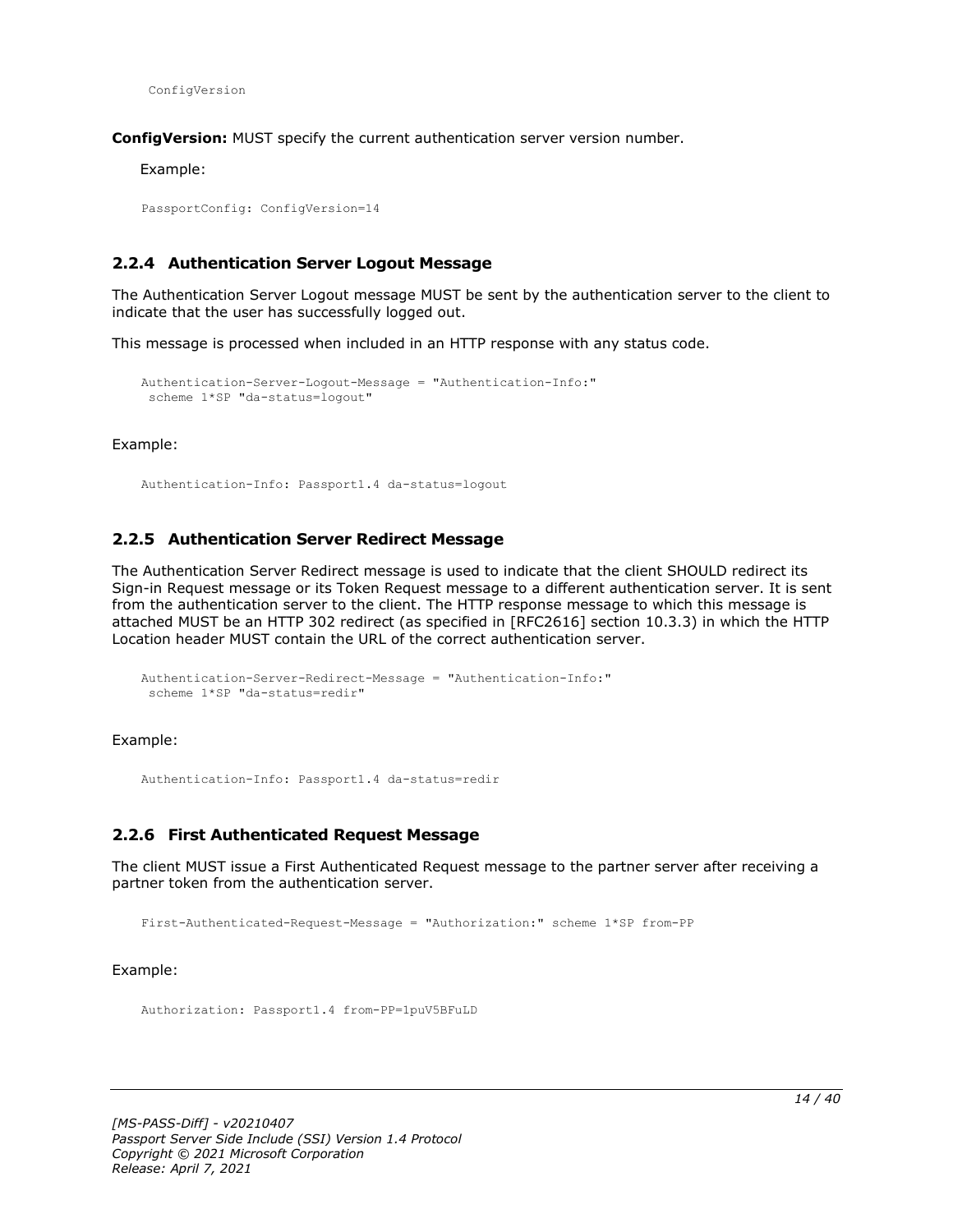## <span id="page-14-0"></span>**2.2.7 Sign-in Request Message**

This message contains the user's credentials and is sent by the client to the authentication server. It MUST contain the parameters in the Authentication Server Challenge message received from the partner server that originally initiated authentication.

```
Sign-in-Request-Message = "Authorization:" scheme 1*SP sign-in ","
pwd "," elapsed-time "," OrgVerb "," OrgURL ["," customtoken] "," challenge
sign-in = "sign-in=" signin-name
pwd = "pwd=" passphrase
elapsed-time = "elapsed-time=" 1*DIGIT
signin-name = signin-str "@" signin-str "." signin-str
signin-str = 1*(%d39 / %d45 / %d46 / %d48-57 / %d65-90 / %d95 / %d97-122)
passphrase = 1*(%d33-126)
```
- **sign-in:** A string that MUST specify the user's sign-in name. It MUST be UTF-8–encoded (as specified in [RFC3629]) and unsafe character-escaped (as specified in [RFC2396]). The name MUST be an email name and can contain alphanumeric characters, hyphens, and periods.
- **pwd:** A string that MUST specify the user's password. It MUST be UTF-8–encoded (as specified in [RFC3629]) and unsafe character-escaped (as specified in [RFC2396]). Alphanumeric and special characters MAY be used. If a comma is used in the password, it MUST be escaped, as specified in [RFC2396].
- **elapsed-time:** A non-negative integer that MUST specify the duration, in seconds, since the sign-in name and password were placed in the token cache by the client. A value of 0 specifies that the user was prompted for credentials and cached credentials are not being sent.
- **customtoken:** Optional token received from the authentication server in an Authentication Server Challenge message.

Example:

```
Authorization: Passport1.4 sign-in=user1%40example.com,pwd=password,
elapsed-time=0, OrgVerb=GET,OrgUrl=https://partner.example.com/auth.asp,
param1,param2
```
**Note** The challenge is in whatever format the partners in the realm and the AS agree to use, and is not part of the protocol. It MUST be a comma-separated set of ptoken elements, as specified in the ABNF in section 2.2.1.

#### <span id="page-14-1"></span>**2.2.8 Partner Server Challenge Message**

The Partner Server Challenge message, sent by the partner server to the client, indicates that the client's request failed and MUST describe the partner token needed to gain access to the URL.

This message can contain any number of comma-separated ptoken elements, specified in section 2.2.1, as the challenge. The client MUST treat the challenge as-is and pass it along to the authentication server in a Token Request message or a Sign-in Request message.

This message SHOULD be processed only when included in an HTTP response with a 302 or 401 status  $code.<<sub>4</sub>$ 

```
Partner-Server-Challenge-Message = "WWW-Authenticate:" scheme 1*SP challenge["," upgrade]
upgrade = "Negotiate2SupportedIf=" condition
condition = 1*(ALPHA / DIGIT)
```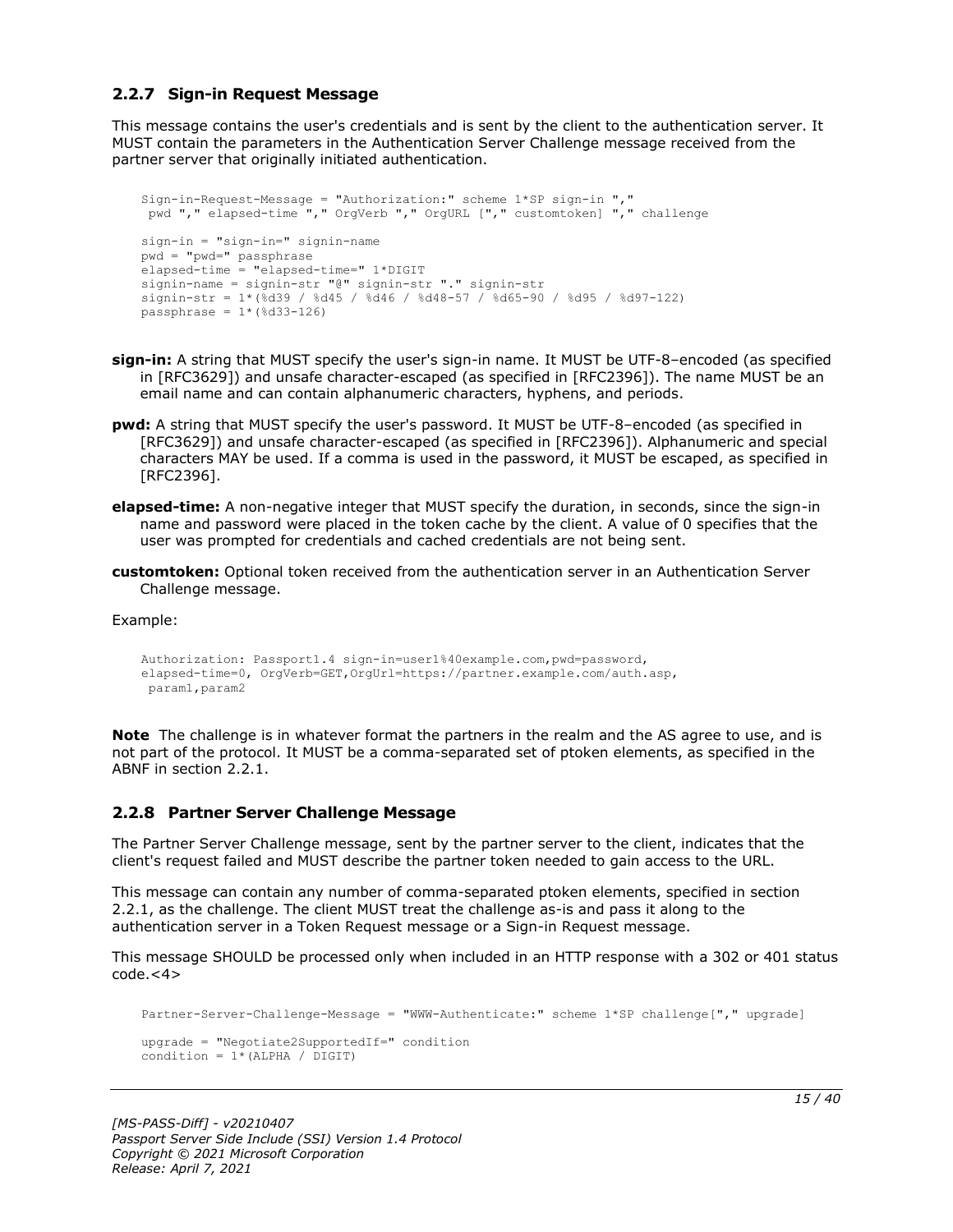Example:

WWW-Authenticate: Passport1.4 param1,param2,Negotiate2SupportedIf=LiveSSP

#### <span id="page-15-0"></span>**2.2.9 Set Token Message**

The Set Token message MUST be sent by the partner server to the client in response to successful processing of a First Authenticated Request message. Successful processing here means that the client was successfully authenticated. The partner server uses this message to set its own tokens as cookies.

This message SHOULD be processed for any HTTP status code.<5>

```
Set-Token-Message = "Authentication-Info:" scheme 1*SP [tname *("," tname)]
```
Example:

Authentication-Info: Passport1.4 tname=MSPAuth,tname=MSPProf

#### <span id="page-15-1"></span>**2.2.10 Token Request Message**

The Token Request message is sent by the client to the authentication server to retrieve a new partner token. The request MUST contain the challenge from the Partner Server Challenge message the client just received. The challenge itself is opaque to the client and is outside the Passport SSI Version 1.4 Protocol. If the client already has an authentication token, it MUST be passed automatically to the authentication server in an HTTP cookie.

```
Token-Request-Message = "Authorization:" scheme 1*SP "tname=,"
OrgVerb "," OrgUrl "," challenge
```
The parameters from the Authentication Server Challenge message MUST NOT have names from the preceding list.

Example:

```
Authorization: Passport1.4 tname=,OrgVerb=GET,OrgUrl=
https://partner.example.com/auth.asp,param1,param2
```
**Note** The challenge, as in the preceding example, can be any number of comma-separated elements, as specified in section 2.2.1.

#### <span id="page-15-2"></span>**2.2.11 Token Response Message**

The authentication server sends a Token Response message to the client when it can issue a partner token or tokens that are satisfactory to the partner server.

This message MUST be processed when included in an HTTP response with any status code.

Token-Response-Message = "Authentication-Info:" scheme 1\*SP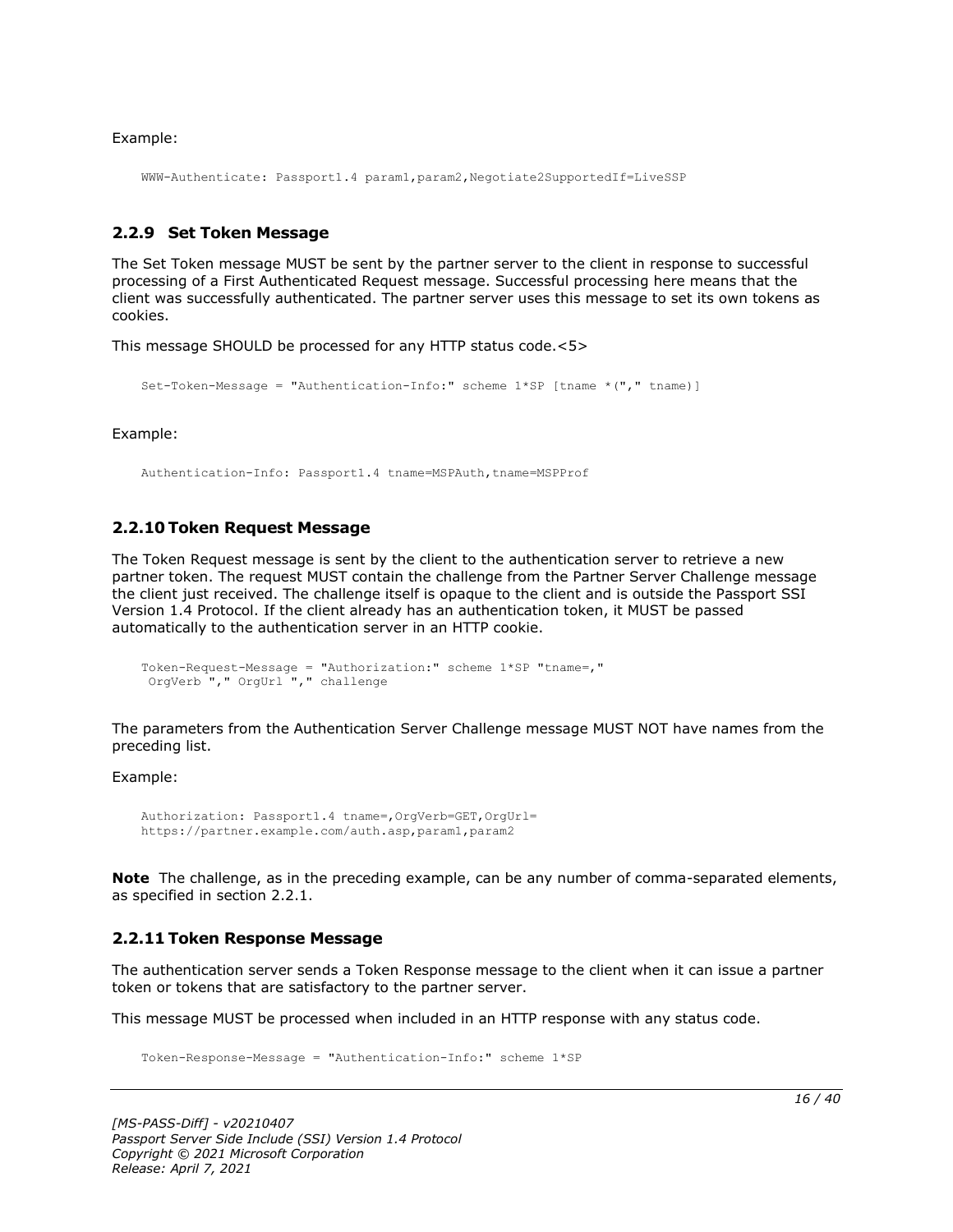```
"da-status=success" *("," tname) "," from-PP "," ru
ru = "ru=" httpURL
```
**ru:** Specifies a URL to which the client MUST issue its next First Authenticated Request message.

Example:

```
Authentication-Info: Passport1.4 da-status=success,
from-PP=1puV5BFuLD,
ru=http://partner.example.com/default.asp
```
## <span id="page-16-0"></span>**2.2.12 Update Configuration Message**

The Update Configuration message is sent from the configuration server to the client and contains configuration information.

This message MUST be processed when included in an HTTP response with any status code.

```
Update-Configuration-Message = "PassportURLs:" DARealm "," DALogin ","
DAReg "," Properties "," Privacy "," GeneralRedir "," Help "," ConfigVersion
DARealm = "DARealm=" token
DALogin = "DALogin=" httpURL
DAReg = "DAReg=" httpURL
Properties = "Properties=" httpURL
Privacy = "Privacy=" httpURL
GeneralRedir = "GeneralRedir=" httpURL
Help = "Help=" httpURL
```
- **DARealm:** A string that MUST specify the name of an authentication server realm. The protocol does not impose restrictions on the DARealm string format.
- **DALogin:** MUST specify the URL of the authentication server for the realm identified by DARealm. The URL MUST be valid in form, as specified in [RFC1738].
- **DAReg:** Specifies the URL (in the format specified in [RFC1738]) in which a user can register for an account in the realm identified by DARealm.
- **Properties:** Specifies a URL that displays the properties of a user account in the realm identified by DARealm.

**Privacy:** Specifies the URL of the human-readable privacy policy for the realm identified by DARealm.

**GeneralRedir:** Specifies a general-purpose redirector URL.

**Help:** The URL in which the Help page SHOULD be located for the realm identified by DARealm.

**ConfigVersion:** An integer that specifies the version number of this collection of configuration information.

Example:

```
PassportURLs: DARealm=Passport.Net,DALogin=sign-in.live.com/login2.srf,
DAReg=https://accountservices.passport.net/UIXPWiz.srf,
Properties=https://accountservices.msn.com/editprof.srf,
Privacy=https://accountservices.passport.net/PPPrivacyStatement.srf,
GeneralRedir=http://nexusrdr.passport.com/redirect.asp,
Help=https://accountservices.passport.net,ConfigVersion=14
```
*[MS-PASS-Diff] - v20210407 Passport Server Side Include (SSI) Version 1.4 Protocol Copyright © 2021 Microsoft Corporation Release: April 7, 2021*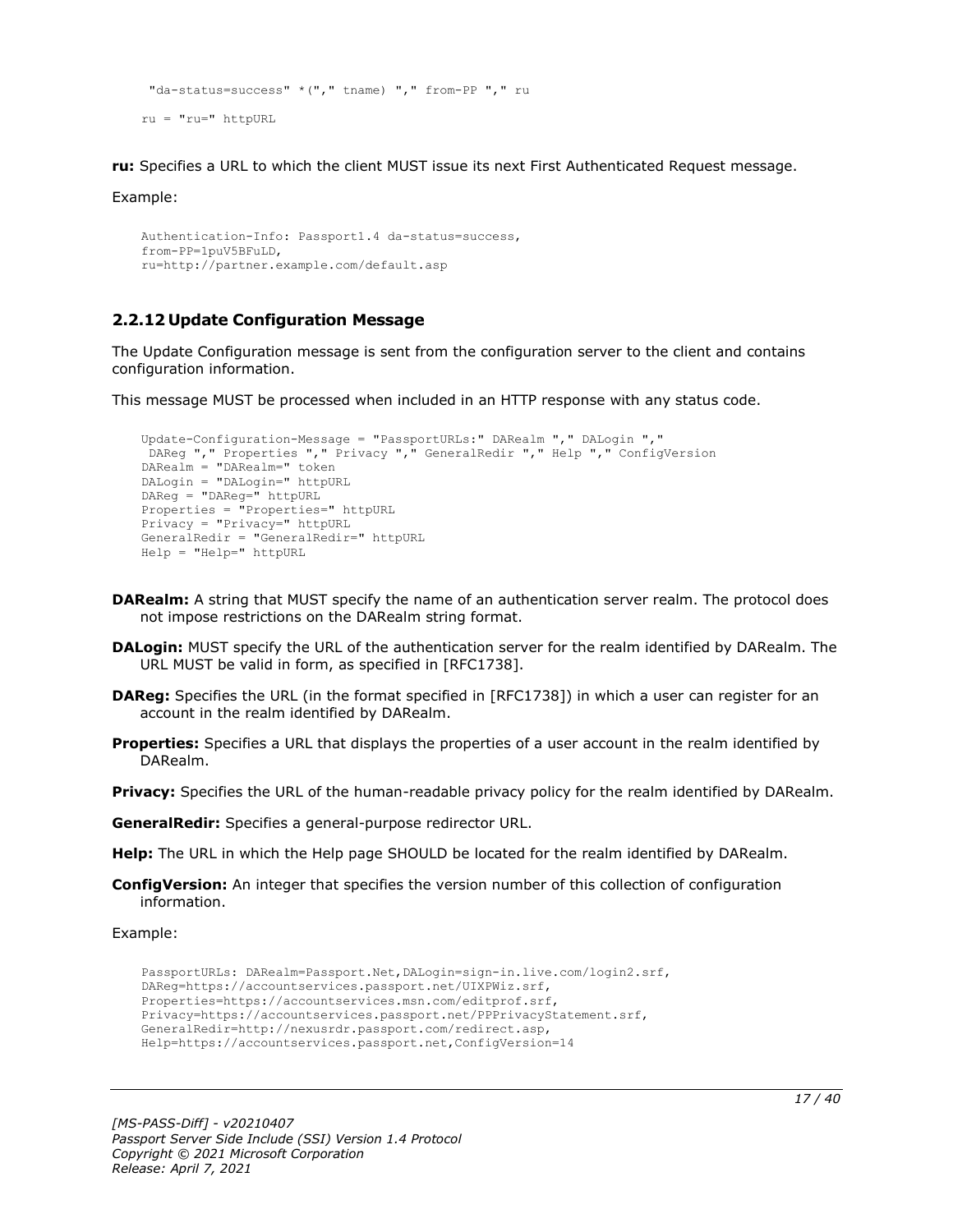# <span id="page-17-0"></span>**3 Protocol Details**

The following sections specify details of the Passport SSI Version 1.4 Protocol, including abstract data models and message processing rules.

An implementation SHOULD implement the client role specified in section 3.1.

An implementation MAY implement the partner server role specified in section 3.2.

An implementation MAY implement the authentication server role specified in section 3.3.

## <span id="page-17-1"></span>**3.1 Client Details**

## <span id="page-17-2"></span>**3.1.1 Abstract Data Model**

This section describes a conceptual model of possible data organization that an implementation maintains to participate in this protocol. The described organization is provided to facilitate the explanation of how the protocol behaves. This document does not mandate that implementations adhere to this model as long as their external behavior is consistent with what is described in this document.

In addition to the information with which clients MUST initially be configured, such as a configuration server URL (as specified in section 1.5), clients MUST store the following states:

- **Passport Session Table**: A set of states for each passport session. Each entry in the passport session table is created and deleted as specified in sections 3.1.4.1 and 3.1.4.2, respectively, and has the following states:
	- **Passport Configuration Data**: All of the name/value pairs sent in the Update Configuration (section 2.2.12) message.
	- **Original HTTP Verb**: The HTTP verb for every HTTP request sent that has not yet received a response or whose response has included a Partner Server Challenge Message (section 2.2.8).
	- **Original HTTP URL**: The HTTP URL for every HTTP request sent that has not yet received a response, or whose response has included a Partner Server Challenge Message.
	- **Last Sign-in Request**: The most recently sent Sign-in Request message, in case it must be resent due to a redirect (as specified in section 3.1.5.6).
	- **Sent First Authenticated Request**: A flag that indicates whether the client has previously sent a First Authenticated Request Message (section 2.2.6).
- **Passport Cookies:** All HTTP cookies returned by authentication servers and partner servers.
- Partner Challenge: The challenge information provided in the Partner Server Challenge Message, as specified in section 2.2.8.
- **Cached User Credentials:** An optional user name and password pair with timestamp to the second at which the credentials were stored.<6>

## <span id="page-17-3"></span>**3.1.2 Timers**

None.

## <span id="page-17-4"></span>**3.1.3 Initialization**

**Passport Session Table** is initialized to empty.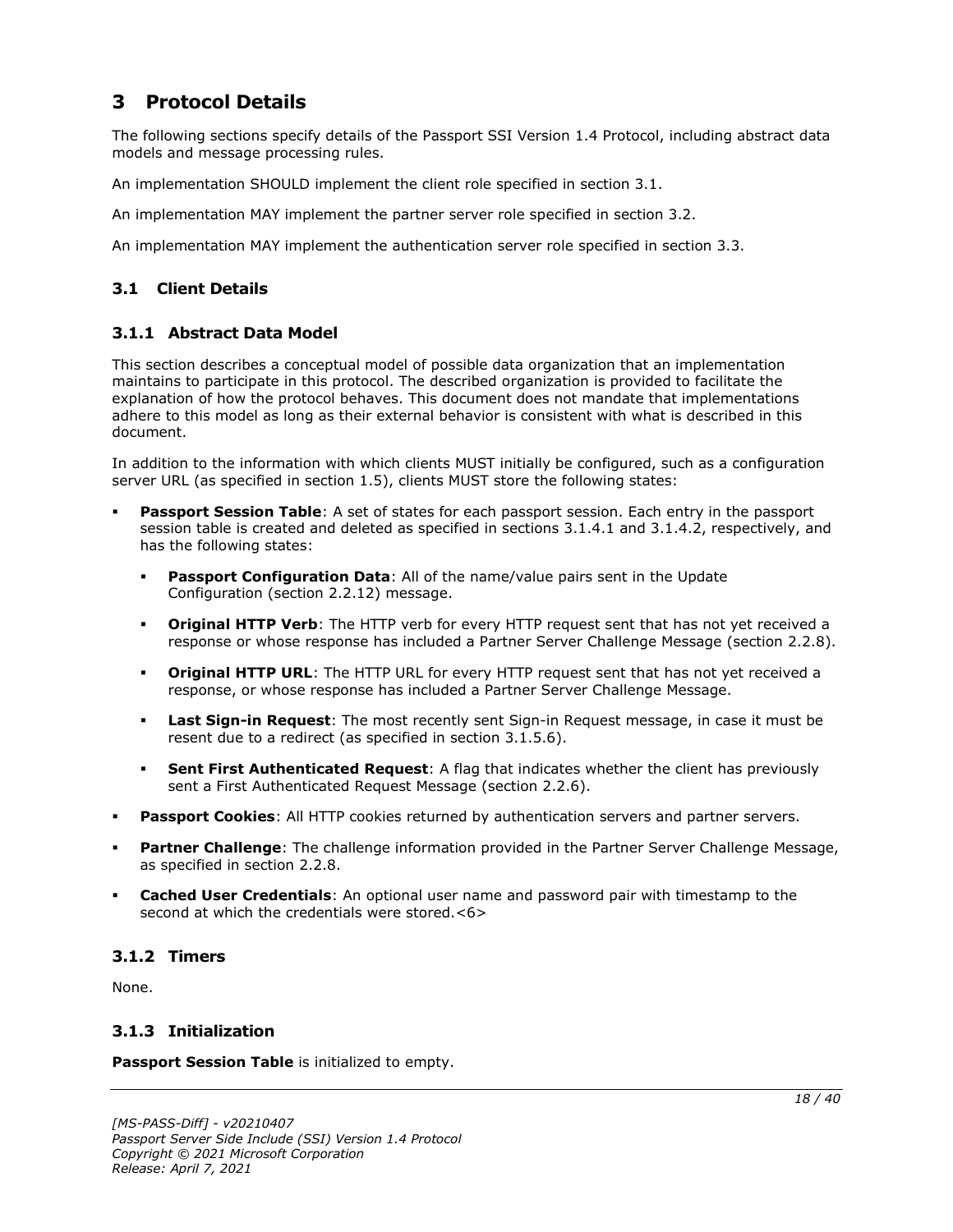# <span id="page-18-0"></span>**3.1.4 Higher-Layer Triggered Events**

None.

## <span id="page-18-1"></span>**3.1.4.1 Opening a Passport Session**

When a higher-layer application initiates an HTTP request that supports the Passport SSI Version 1.4 Protocol, it creates a new entry in the **Passport Session Table** to be used with the HTTP request. When a new entry is created, its state is initialized as follows:

- **Passport Configuration Data** is initialized to empty.
- **Original HTTP Verb** is initialized to empty.
- **Original HTTP URL** is initialized to empty.
- Last Sign-in Request is initialized to empty.
- **Sent First Authenticated Request** is initialized to FALSE.

## <span id="page-18-2"></span>**3.1.4.2 Closing a Passport Session**

When a higher-layer application completes an HTTP request (including the Passport processing described in section 3.1.5), its entry in the **Passport Session Table** is deleted.

## <span id="page-18-3"></span>**3.1.5 Processing Events and Sequencing Rules**

The following two diagrams illustrate message processing at the client: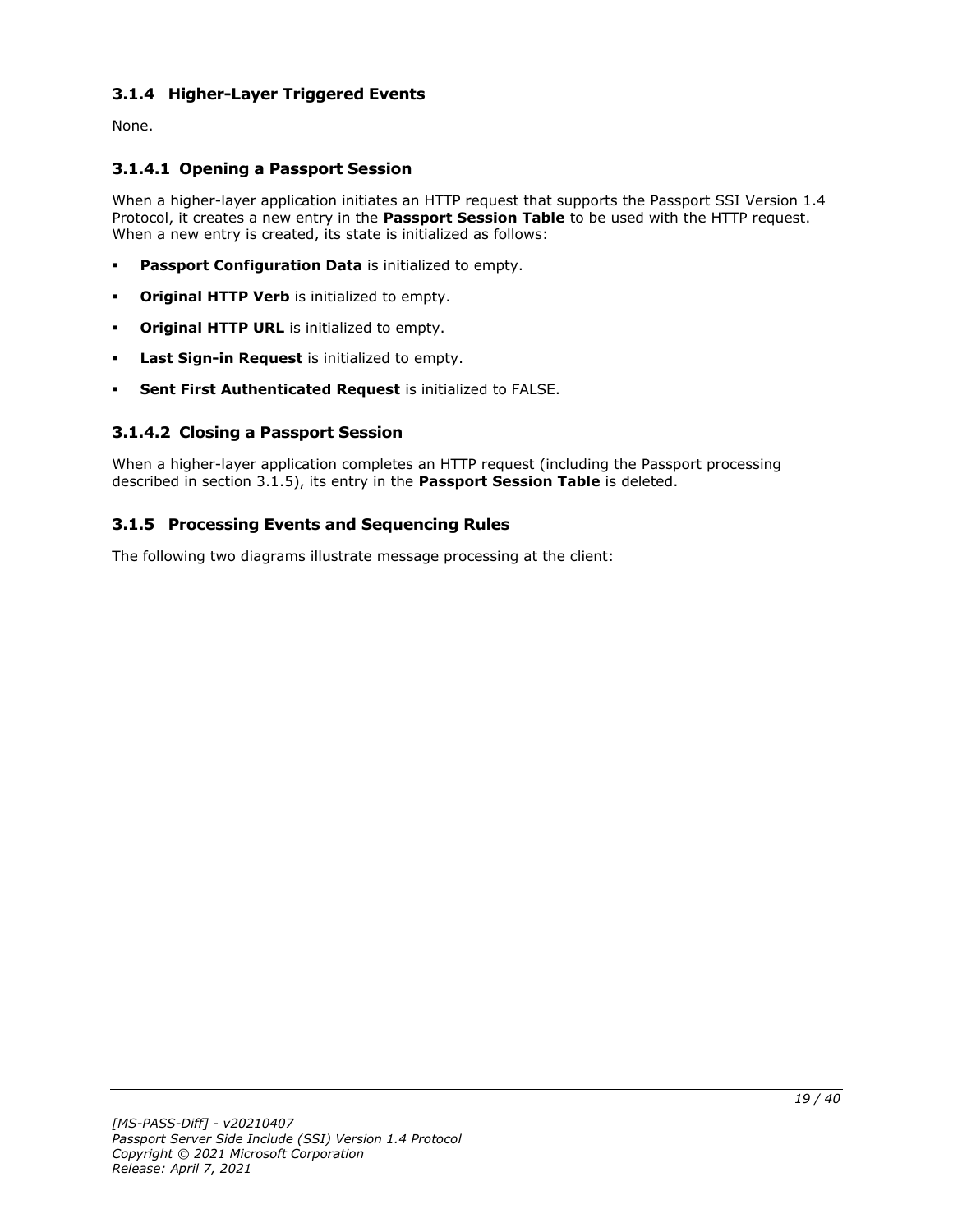

**Figure 1: Message processing at the client part A**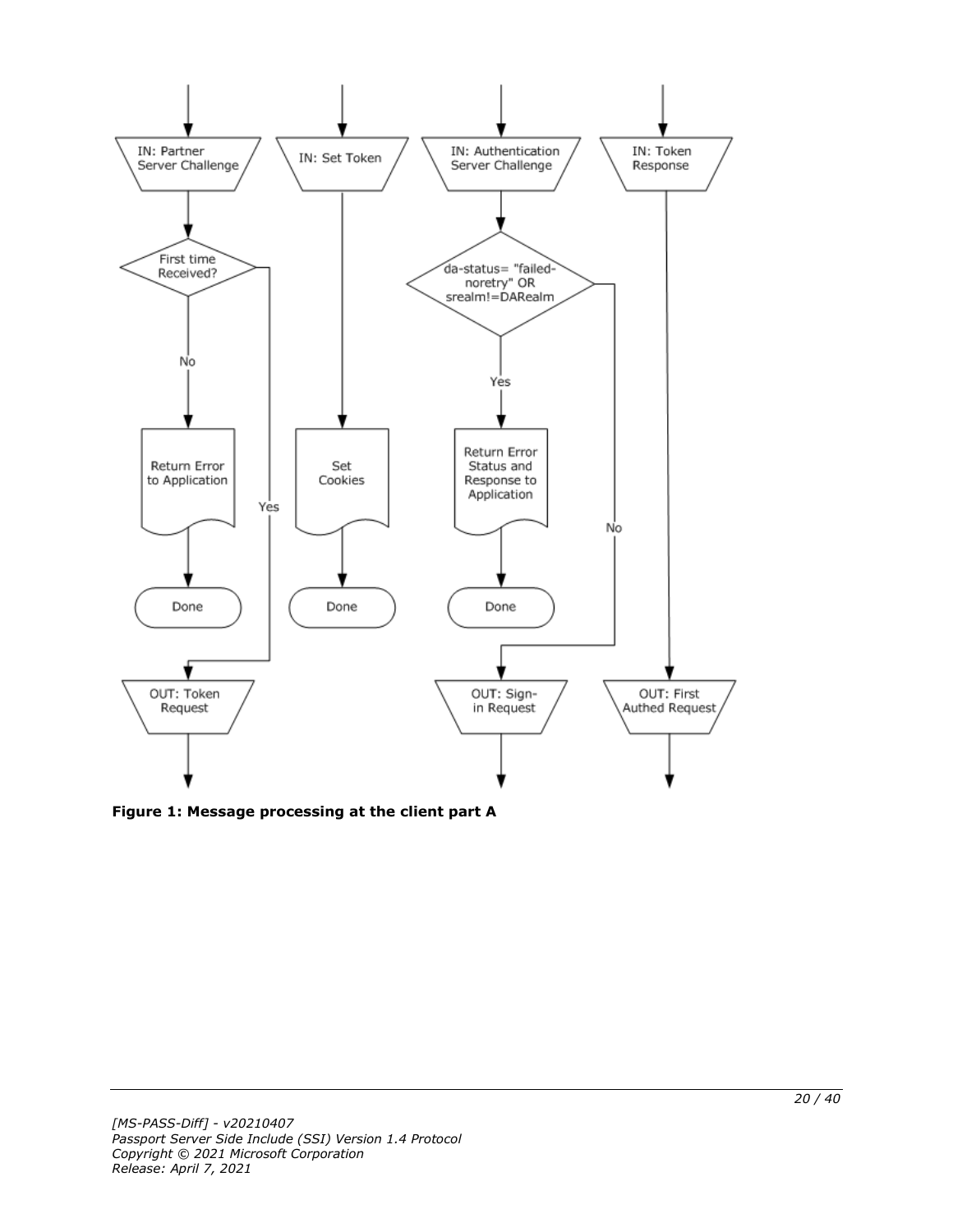

## **Figure 2: Message processing at the client part B (continued)**

## <span id="page-20-0"></span>**3.1.5.1 Processing Partner Server Challenge Messages**

After receiving a Partner Server Challenge message with **Sent First Authenticated Request** set to FALSE, the client MUST send the authentication server a Token Request message. The client MUST pass the parameters from the Partner Server Challenge message as-is to the authentication server in the Token Request message and store them in **Partner Challenge**. The values for the *OrgVerb* and *OrgUrl* parameters MUST be the **Original HTTP Verb** and **Original HTTP URL** stored (as specified in section 3.1.1) for the HTTP request whose response included the received Partner Server Challenge message.

If the client receives a Partner Server Challenge message with **Sent First Authenticated Request** set to TRUE (that is, a second time from the same partner server before receiving a Set Token message from that partner server), the client MUST pass an error up to the application.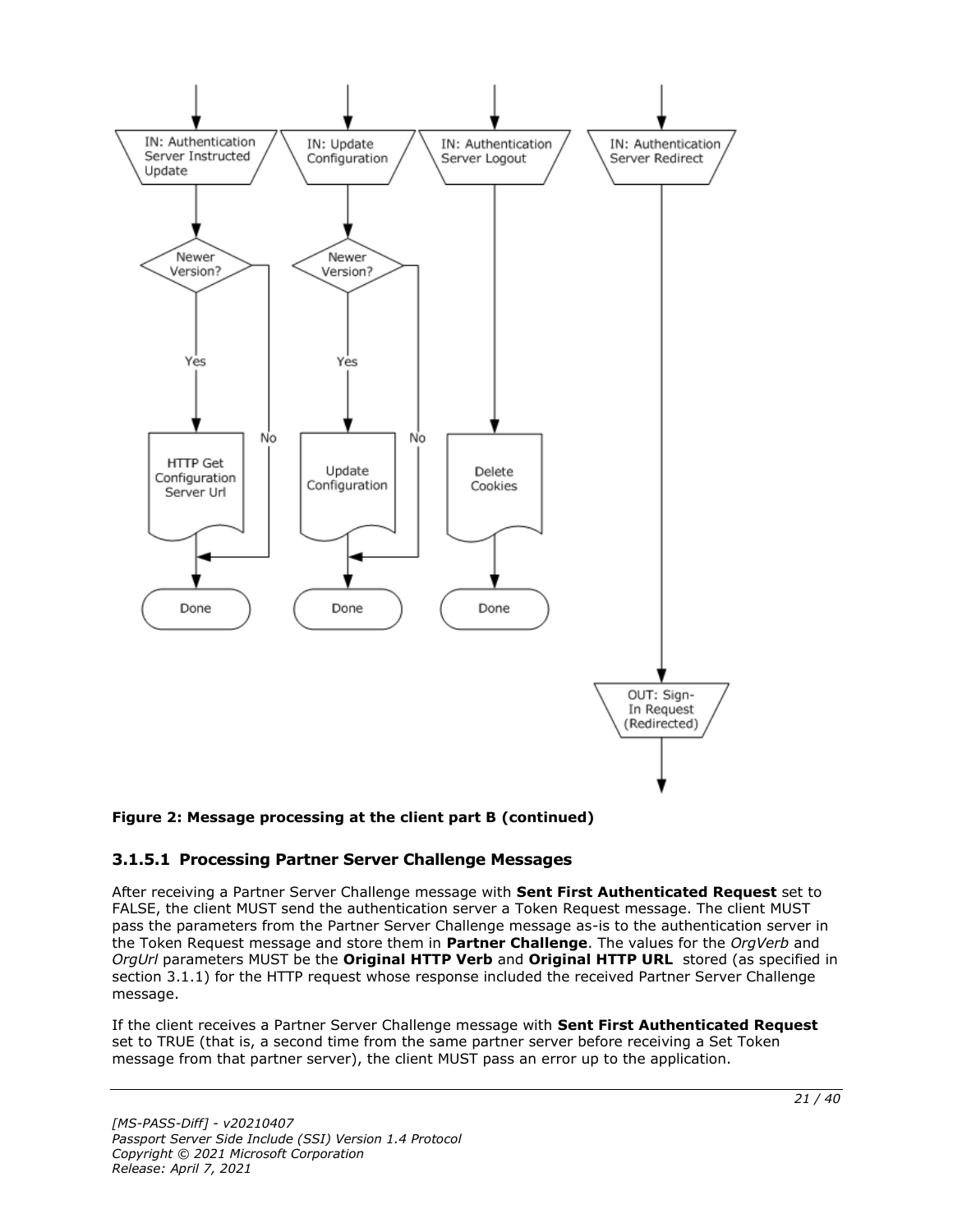If the client receives an upgrade token it MAY evaluate the condition. The client MAY then choose to ignore the Passport Tweener WWW-Authenticate header. <7>

## <span id="page-21-0"></span>**3.1.5.2 Processing Authentication Server Challenge Messages**

If the received "da-status" value in the Authentication Server Challenge message is set to "failnoretry", or if the received value of srealm does not equal the value of **DARealm** in the client's stored Passport Configuration Data (as specified in section 3.1.1), the client MUST handle the error by passing to the application the HTTP 401 status along with any HTML content contained in the accompanying HTTP response. Otherwise, the client MUST respond with a Sign-in Request message to the authentication server and store this message as **Last Sign-in Request** for reuse in case of a redirect (as specified in section 3.1.5.6).

If the received Authentication Server Challenge message includes a *prompt* predicate parameter, the user MUST be prompted for a user name and password, which MUST then be used to assign the values of sign-in and Pwd in the Sign-in Request message. Otherwise, the client MAY take the values of sign-in and Pwd from its stored credentials, **Cached User Credentials**, as specified in section 3.1.1. That is, a Passport SSI Version 1.4 Protocol client MAY utilize local code to obtain the credentials locally and provide those cached credentials to the authentication server.<8>

If **Cached User Credentials** are used, the elapsed-time value in the outgoing message MUST be set to the number of seconds between the current time and the "time entered" value stored with the **Cached User Credentials**, as specified in section 3.1.1. However, if the user is prompted to enter the credentials, the elapsed-time value MUST be set to zero. The values of *OrgVerb* and *OrgUrl* MUST then be set to the values in the client's stored state for **Original HTTP Verb** and **Original HTTP URL** (as specified in section 3.1.1). The value of *Challenge* is retrieved from **Partner Challenge**.

If present, the *cburl* and *cbtxt* parameters indicate co-branding URL and text that the client SHOULD pass to the application to be displayed to the user.

## <span id="page-21-1"></span>**3.1.5.3 Processing Authentication Server-Instructed Update Messages**

The client MUST compare the version number of its stored **Passport Configuration Data** (as specified in section 3.1.1) to the version number supplied in this message. If the client's stored version number is lower than the version number supplied in the message, the client MUST issue an HTTP GET to the configuration server URL (as specified in section 1.5). Handling of the response to this HTTP GET message is specified in section 3.1.5.4.

## <span id="page-21-2"></span>**3.1.5.4 Updating Configuration Messages**

The client MUST update its **Passport Configuration Data** with the name/value pairs from this message if it does not have a value stored for "ConfigVersion", or if the stored value is less than that of the version returned by the configuration server. The client MUST NOT update its **Passport Configuration Data** if its stored "ConfigVersion" value is equal to or greater than the "ConfigVersion" value returned by the configuration server.

## <span id="page-21-3"></span>**3.1.5.5 Processing Authentication Server Logout Messages**

The client MUST delete the cookie containing the authentication token for the authentication server (identified by the domain in the URL) from its store of **Passport Cookies** (as specified in section 3.1.1).

## <span id="page-21-4"></span>**3.1.5.6 Processing Authentication Server Redirect Messages**

On receiving an Authentication Server Redirect message, the client MUST retry the sign-in request by sending an exact duplicate of the most recently sent Sign-in Request message stored in **Last Sign-in**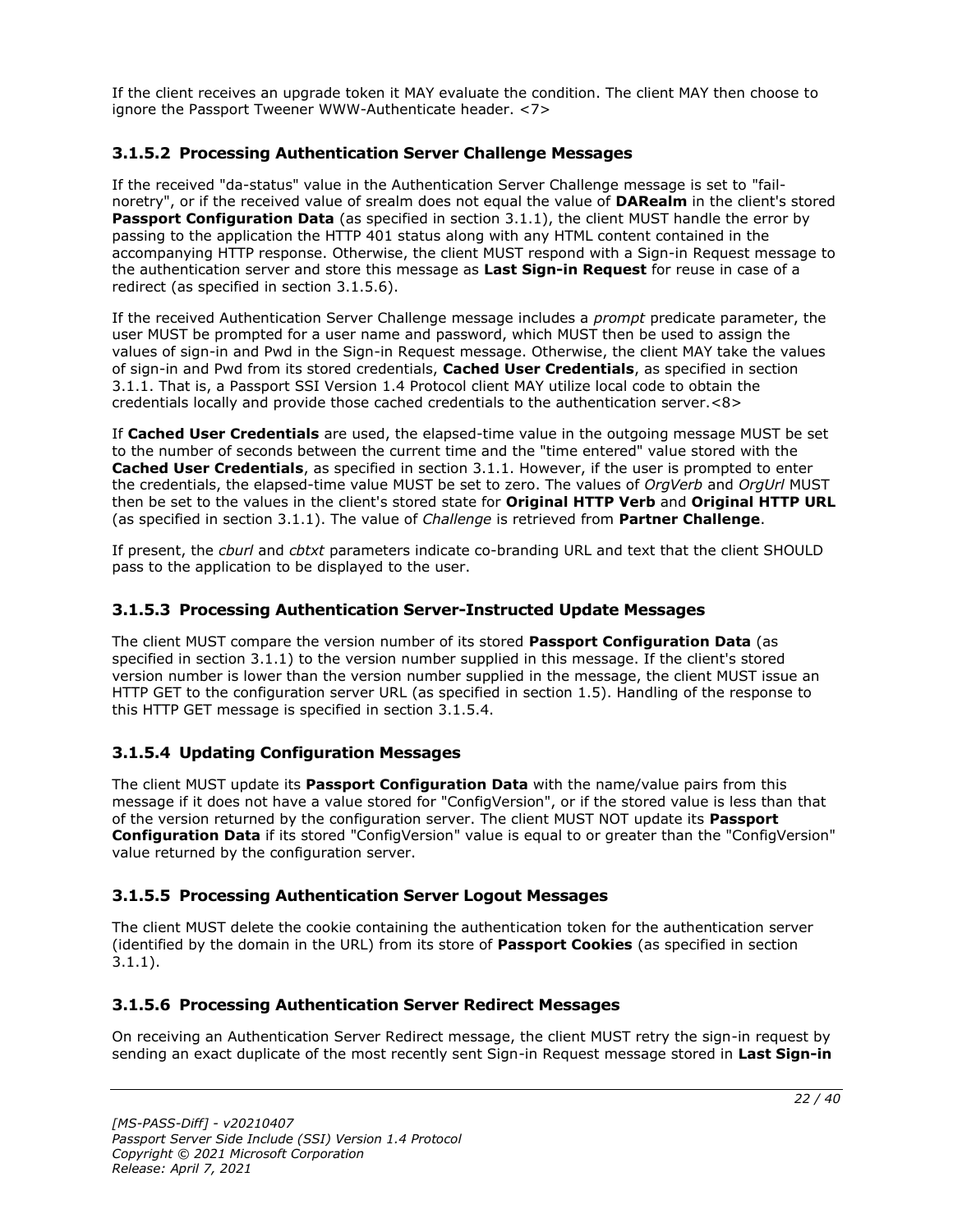**Request** to the indicated URL. This duplicate MUST be retrieved from the client's stored state, as specified in section 3.1.1.

## <span id="page-22-0"></span>**3.1.5.7 Processing Token Response Messages**

The client MUST respond by sending a First Authenticated Request message to the URL indicated by the *ru* parameter (typically the original partner server's URL) and setting **Sent First Authenticated Request** to TRUE. Its *from-PP* value MUST be set to the value of the *from-PP* value in the justreceived Token Response message. The *tname* parameter values, if present, are strictly informational and MAY be ignored. However, the **Passport Cookies**, set on the client by the authentication server as part of the accompanying HTTP response, MUST be passed to the authentication server (as specified in [RFC2109]) every time an HTTP request is issued to that server until they are deleted, either by user action or in response to an Authentication Server Logout message (see section  $3.1.5.5$ ). $<$ 9>

## <span id="page-22-1"></span>**3.1.5.8 Processing Set Token Messages**

The *tname* parameter values, if present, are strictly informational and MAY be ignored. However, the **Passport Cookies** set on the client by the authentication server as part of the accompanying HTTP response MUST be passed to the partner server (as specified in [RFC2109]) every time an HTTP request is issued to that server until they are deleted by user action.<10>

## <span id="page-22-2"></span>**3.1.6 Timer Events**

None.

## <span id="page-22-3"></span>**3.1.7 Other Local Events**

None.

## <span id="page-22-5"></span><span id="page-22-4"></span>**3.2 Partner Server Details**

## **3.2.1 Abstract Data Model**

Partner servers are stateless and store no data that changes during the running of the protocol. They do, however, store some static, preconfigured information, as specified in section 1.5.

#### <span id="page-22-6"></span>**3.2.2 Timers**

None.

## <span id="page-22-7"></span>**3.2.3 Initialization**

None.

## <span id="page-22-8"></span>**3.2.4 Higher-Layer Triggered Events**

None.

## <span id="page-22-9"></span>**3.2.5 Processing Events and Sequencing Rules**

The following diagram illustrates messages processing at the partner server.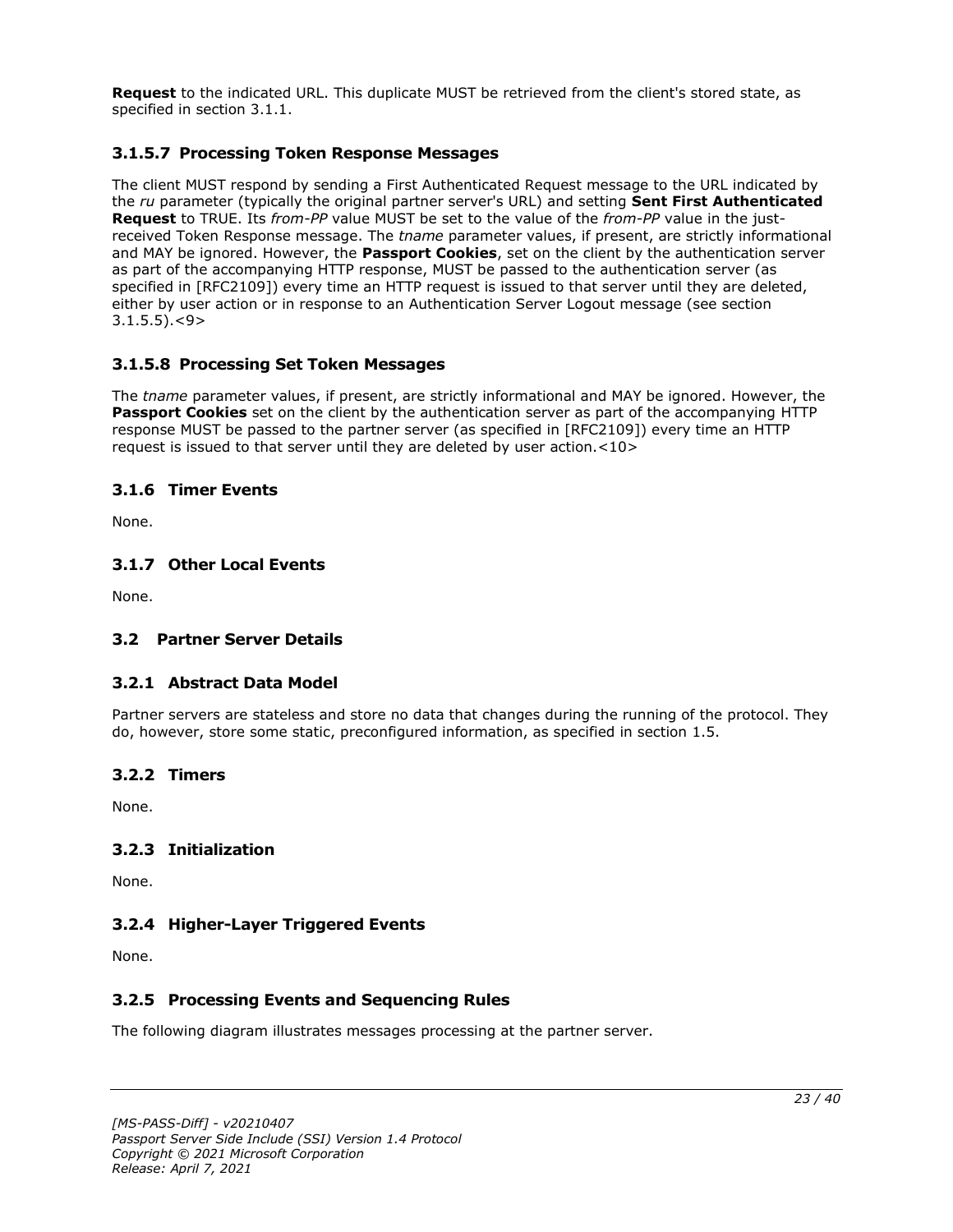

## **Figure 3: Message processing at partner server**

## <span id="page-23-0"></span>**3.2.5.1 Processing First Authenticated Request Messages**

The partner server MUST examine the *from-PP* parameter in the First Authenticated Request message and determine if it contains valid tokens, according to the validity criteria previously agreed on with the authentication server (as specified in section  $1.5$ ).

If the tokens are not valid, the partner server MUST respond with a Partner Server Challenge message. The text strings included in this message are, as in the case of an unauthenticated access attempt (as specified in section 3.2.5.2), strictly a matter of prior agreement between the partner server and the authentication server (as specified in section 1.5).

If the tokens are valid, the partner server MUST respond with a Set Token message. As part of the HTTP response that contains the Set Token message, the partner server MUST set the values of one or more HTTP cookies on the client (as specified in [RFC2109]) containing the value of the *from-PP* parameter in the received First Authenticated Request message. One or more corresponding *tname* parameter values MAY be included in the Set Token message. If included, they MUST contain the names of the HTTP cookies set on the client.

## <span id="page-23-1"></span>**3.2.5.2 Attempting to Access a Restricted Resource**

On receiving an HTTP request for a URL designated by the partner server as requiring Passport SSI Version 1.4 Protocol authentication, the partner server MUST send the client a Partner Server Challenge message. The parameter names and values in this message are strictly a matter of prior agreement between the partner server and the authentication server, as specified in section 1.5.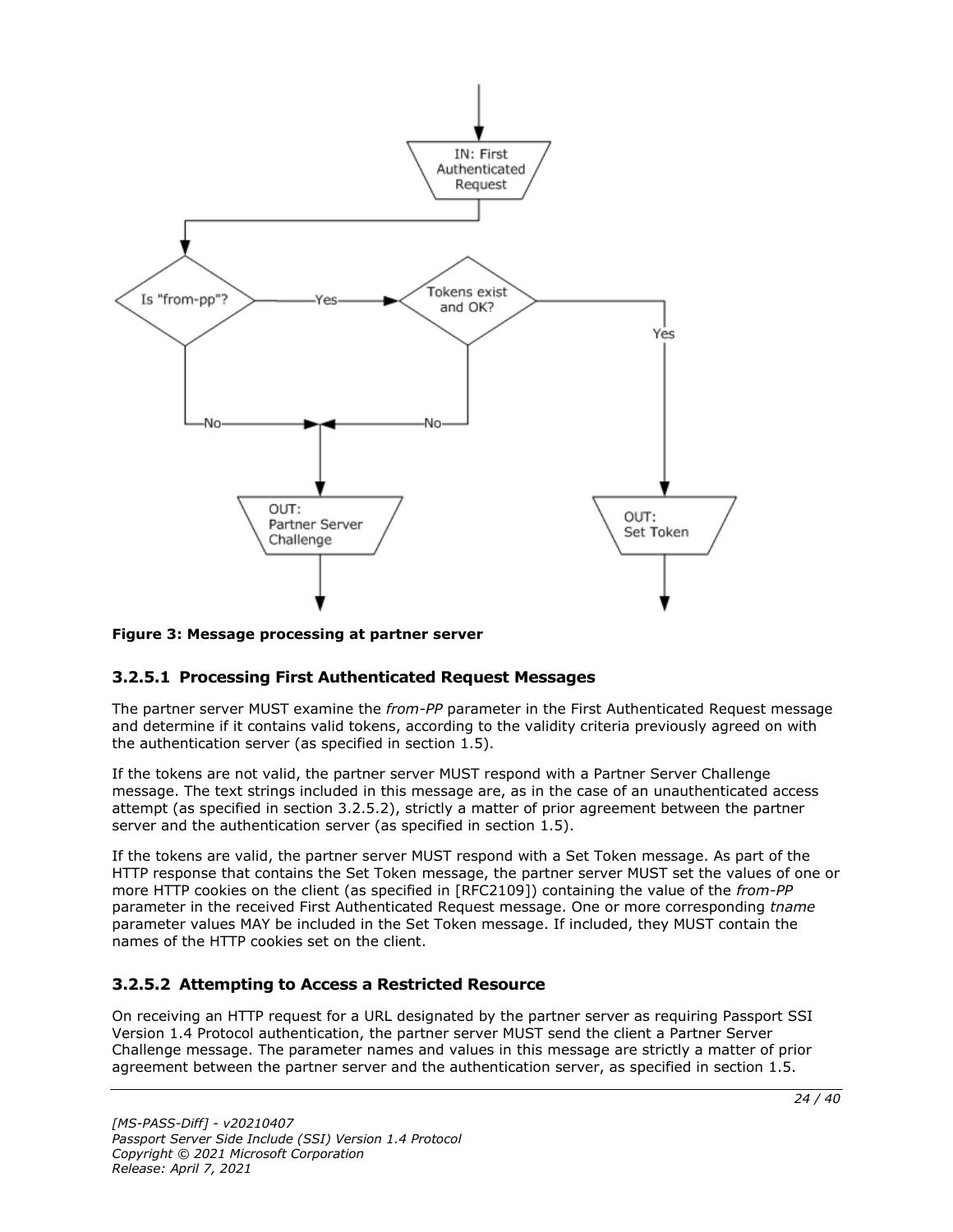# <span id="page-24-0"></span>**3.2.6 Timer Events**

None.

## <span id="page-24-1"></span>**3.2.7 Other Local Events**

None.

## <span id="page-24-2"></span>**3.3 Authentication Server Details**

## <span id="page-24-3"></span>**3.3.1 Abstract Data Model**

Authentication servers are stateless and store no data that changes during the running of the protocol. They do, however, store some static, preconfigured information, as specified in section 1.5.

## <span id="page-24-4"></span>**3.3.2 Timers**

None.

## <span id="page-24-5"></span>**3.3.3 Initialization**

None.

## <span id="page-24-6"></span>**3.3.4 Higher-Layer Triggered Events**

None.

## <span id="page-24-7"></span>**3.3.5 Processing Events and Sequencing Rules**

The following diagram illustrates messages processing at the authentication server.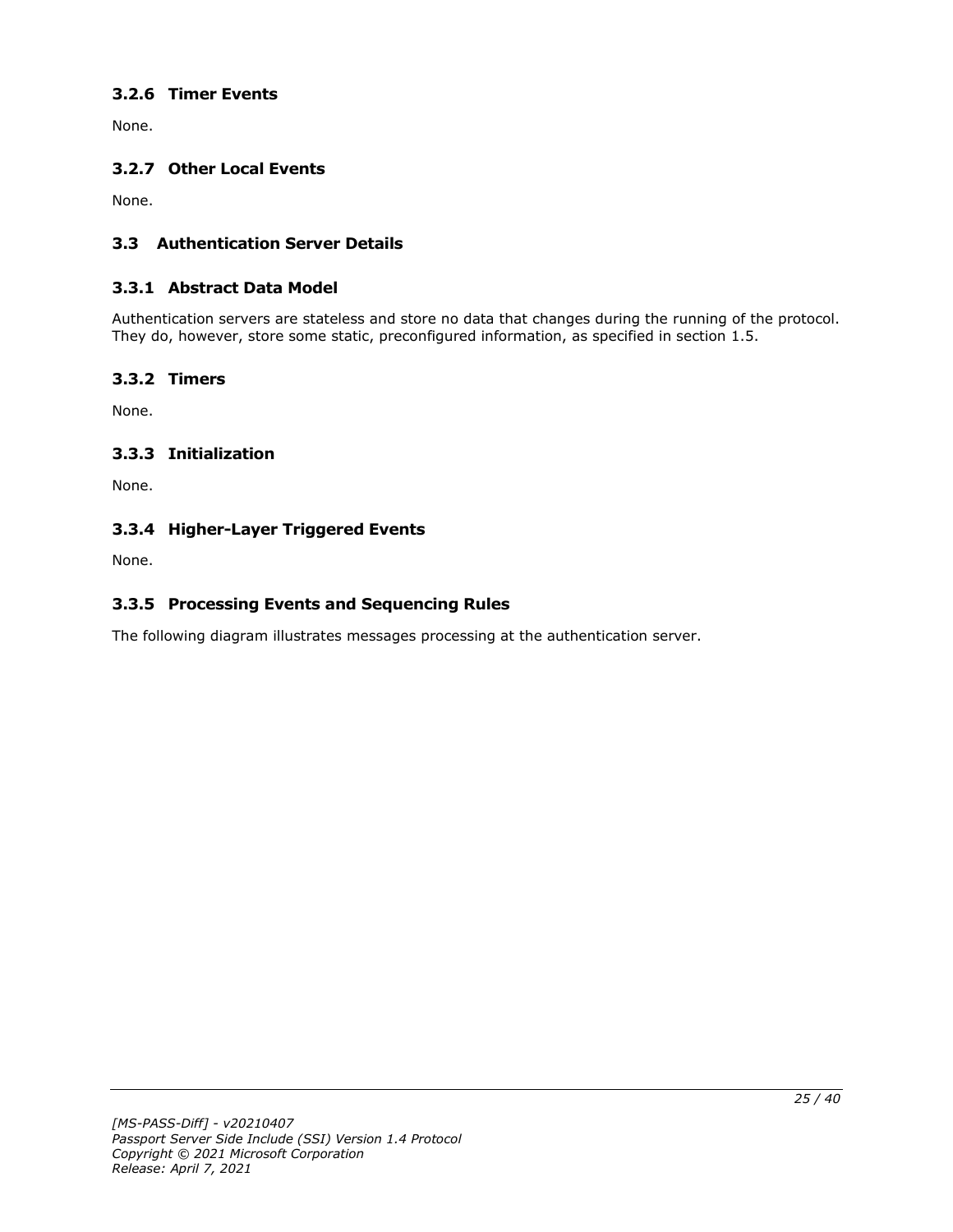

**Figure 4: Message processing at authentication server**

## <span id="page-25-0"></span>**3.3.5.1 Processing Sign-in Request Messages**

The authentication server MUST determine, based on the sign-in parameter in the message, if it is the correct authentication server to handle this Sign-in Request message based on its configuration (as specified in section 1.5). If the authentication server is not the correct one to handle the Sign-in Request message for the user's domain, it MUST respond with an Authentication Server Redirect message attached to an HTTP 302 error response to the request that carried the Sign-in Request message. The HTTP response MUST include a Location header whose value is the URL of the correct authentication server.

If the authentication server is the correct one to handle the received Sign-in Request message, and the parameters relayed from the partner server are valid, according to the predetermined criteria (as specified in section 1.5), but the authentication server's validation of the given credentials (as specified in section 1.5) determines them to be invalid, the authentication server MUST respond with an Authentication Server Challenge message with da-status="failed". The authentication server MAY use the *elapsed-time* parameter to enforce a validity period for cached credentials.

If the authentication server is the correct one to handle the received Sign-in Request message, but the parameters relayed from the partner server are invalid, according to the predetermined criteria (as specified in section 1.5), the authentication server MUST respond with an Authentication Server Challenge message with da-status="failed-noretry".

In the two preceding cases, the values of *srealm*, *cburl*, and *cbtxt* MUST be taken from the authentication server's preconfigured realm name, co-branding URL, and co-branding text, respectively (as specified in section 1.5).

If the authentication server is the correct one to handle the received Sign-in Request message, the credentials are valid, and the parameters relayed from the partner server are valid, according to the predetermined criteria (as specified in section 1.5), the authentication server MUST respond with a Token Response message. The value of *from-PP* MUST be a valid token for the user, according to the criteria previously agreed to between the authentication server and partner server (as specified in section 1.5). Likewise, the value of *ru* MUST be the URL to which the client MUST send its HTTP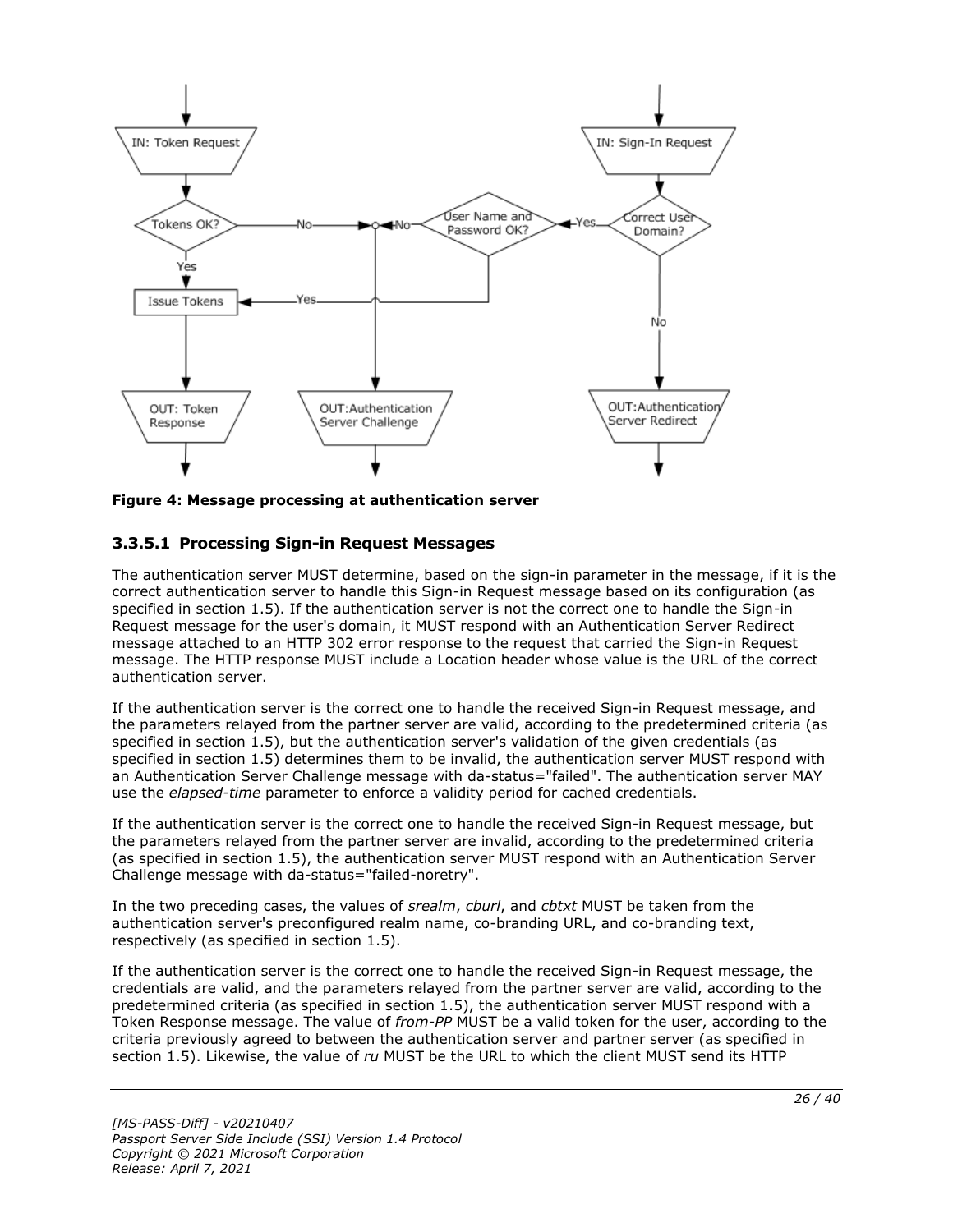request to access the partner server on successful authentication, as previously agreed between the authentication server and partner server (as specified in section 1.5).

As part of the HTTP response that includes the Token Response message, the authentication server MUST set the values of one or more HTTP cookies on the client (as specified in [RFC2109]), which, taken together, form a valid authentication token for the client. One or more corresponding *tname* parameter values MAY be included in the Token Response message. If included, they MUST contain the names of the HTTP cookies set on the client.<11>

An Authentication Server-Instructed Update message containing the current configuration version, as configured on the authentication server (as specified in section 1.5), MAY be sent to the client along with the Token Response message.<12>

## <span id="page-26-0"></span>**3.3.5.2 Processing Token Request Messages**

If the parameters relayed from the partner server are valid, according to the predetermined criteria (as specified in section 1.5), and the Token Request message is accompanied by an HTTP cookie or cookies that together contain a valid authentication token, then the authentication server MUST respond with a Token Response message as follows:

- The value of *from-PP* MUST be set to a valid partner token for the user, according to the criteria previously agreed to between the authentication server and partner server (as specified in section 1.5). Likewise, the value of *ru* MUST be the URL to which the client MUST send its HTTP request to access the partner server on successful authentication, as previously agreed to between the authentication server and partner server (as specified in section 1.5).
- As part of the HTTP response that contains the Token Response message, the authentication server MAY set the values of one or more HTTP cookies on the client (as specified in [RFC2109]), which, taken together, form a valid authentication token for the client. One or more corresponding *tname* parameter values MAY be included in the Token Response message. If included, they MUST contain the names of the HTTP cookies set on the client.<13>
- An Authentication Server-Instructed Update message containing the current configuration version, as configured on the authentication server (as specified in section 1.5) MAY be sent to the client along with the Token Response message.<14>

If the parameters relayed from the partner server are valid, according to the predetermined criteria (as specified in section 1.5), but this message is not accompanied by an HTTP cookie or cookies containing an authentication token, or the authentication token contained in the cookie is not valid, the authentication server MUST respond with an Authentication Server Challenge message with dastatus="failed".

If this message is not accompanied by an HTTP cookie or cookies, which together contain a valid authentication token, and the parameters relayed from the partner server are invalid, according to the predetermined criteria (as specified in section 1.5), the authentication server MUST respond with an Authentication Server Challenge message with da-status="failed-noretry".

In the two preceding cases, the values of *srealm*, *cburl*, and *cbtxt* MUST be set to the preconfigured values for the authentication server's realm name, co-branding URL, and co-branding text, respectively (as specified in section 1.5). The value of *ts* is for the private use of the authentication server and can be any value.

If the Token Request message is accompanied by an HTTP cookie or cookies, which together contain a valid authentication token, but the parameters relayed from the partner server are invalid, according to the predetermined criteria (as specified in section 1.5), the authentication server MUST respond with an Authentication Server Challenge message containing the da-status="failed-noretry" parameter.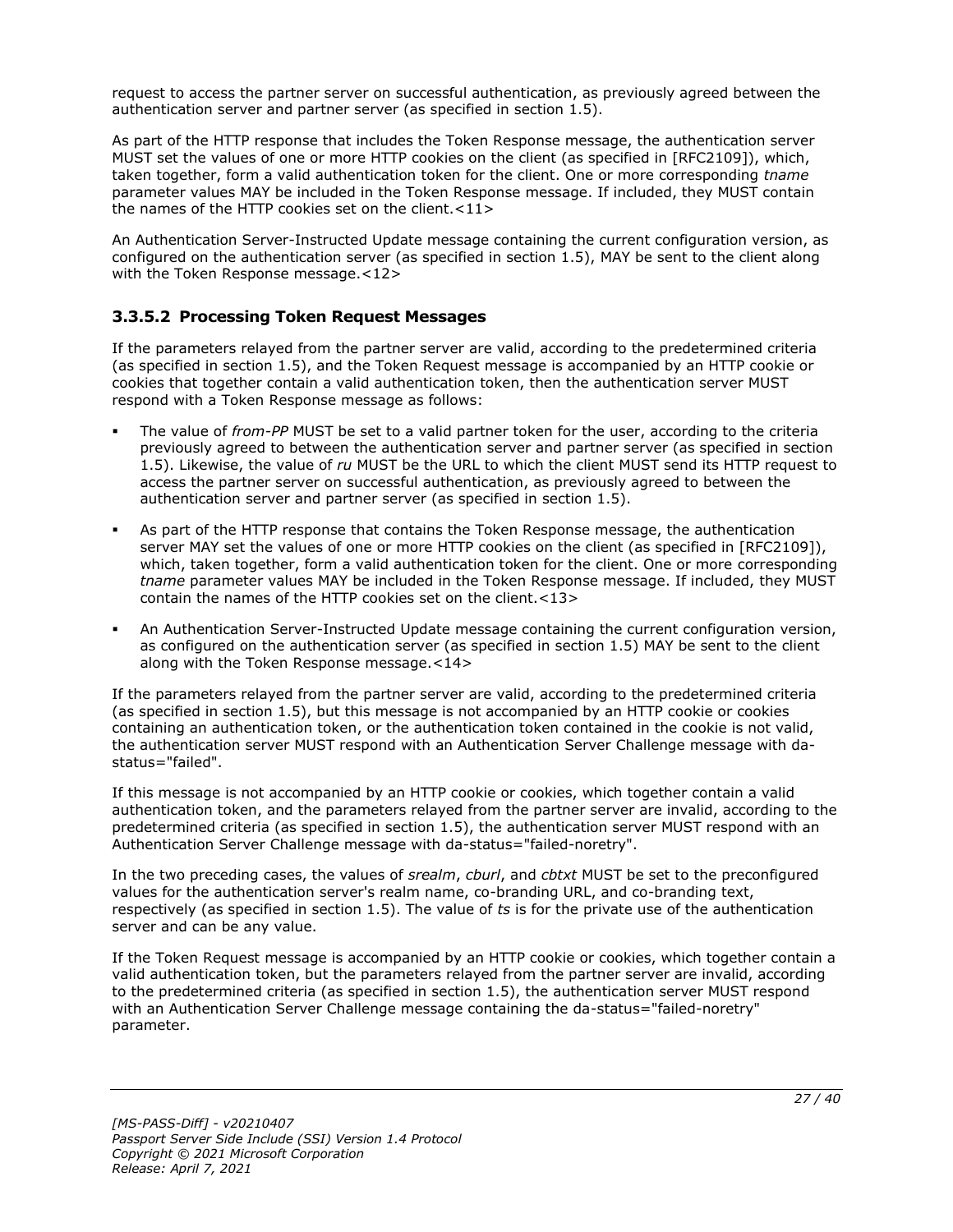If the value of either the *OrgVerb* parameter or the *OrgUrl* parameter is invalid, the processing of the Token Request message is implementation-specific.

## <span id="page-27-0"></span>**3.3.6 Timer Events**

None.

## <span id="page-27-1"></span>**3.3.7 Other Local Events**

None.

## <span id="page-27-2"></span>**3.4 Configuration Server Details**

## <span id="page-27-3"></span>**3.4.1 Abstract Data Model**

Configuration servers are stateless and store no data that changes during the running of the protocol. They do, however, store some static, preconfigured information, as specified in section 1.5.

## <span id="page-27-4"></span>**3.4.2 Timers**

None.

## <span id="page-27-5"></span>**3.4.3 Initialization**

None.

## <span id="page-27-6"></span>**3.4.4 Higher-Layer Triggered Events**

## <span id="page-27-7"></span>**3.4.4.1 Processing HTTP GET**

On receiving an HTTP GET from a client, the configuration server MUST send a response containing an Update Configuration message. The parameters of the message MUST be set to the configuration server's preprovisioned configuration data, as specified in section 1.5.

## <span id="page-27-8"></span>**3.4.5 Processing Events and Sequencing Rules**

None.

#### <span id="page-27-9"></span>**3.4.6 Timer Events**

None.

## <span id="page-27-10"></span>**3.4.7 Other Local Events**

None.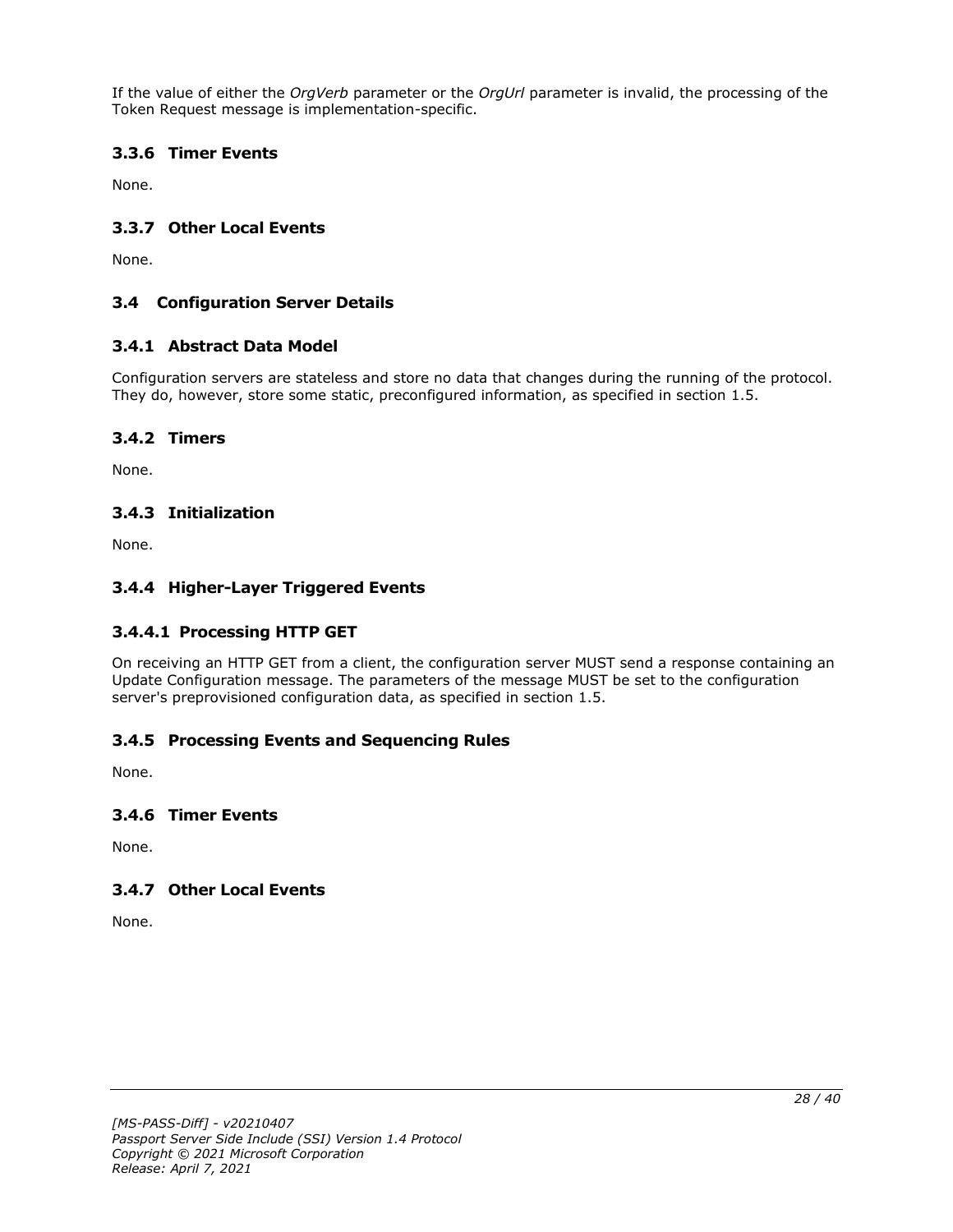# <span id="page-28-0"></span>**4 Protocol Examples**

This example illustrates how a user obtains access to a restricted resource using the Passport SSI Version 1.4 Protocol.



#### **Figure 5: How a user obtains access to a restricted resource**

1. The user attempts to navigate to a site that requires authentication. The browser issues the following request:

GET http://www.msn.com/passport/passport\_default.asp HTTP/1.1

2. The partner resource requires authentication and responds with the following Partner Server Challenge message:

```
HTTP/1.1 302 Redirect
Location : http://login.passport.com/login.srf?param1&param2
```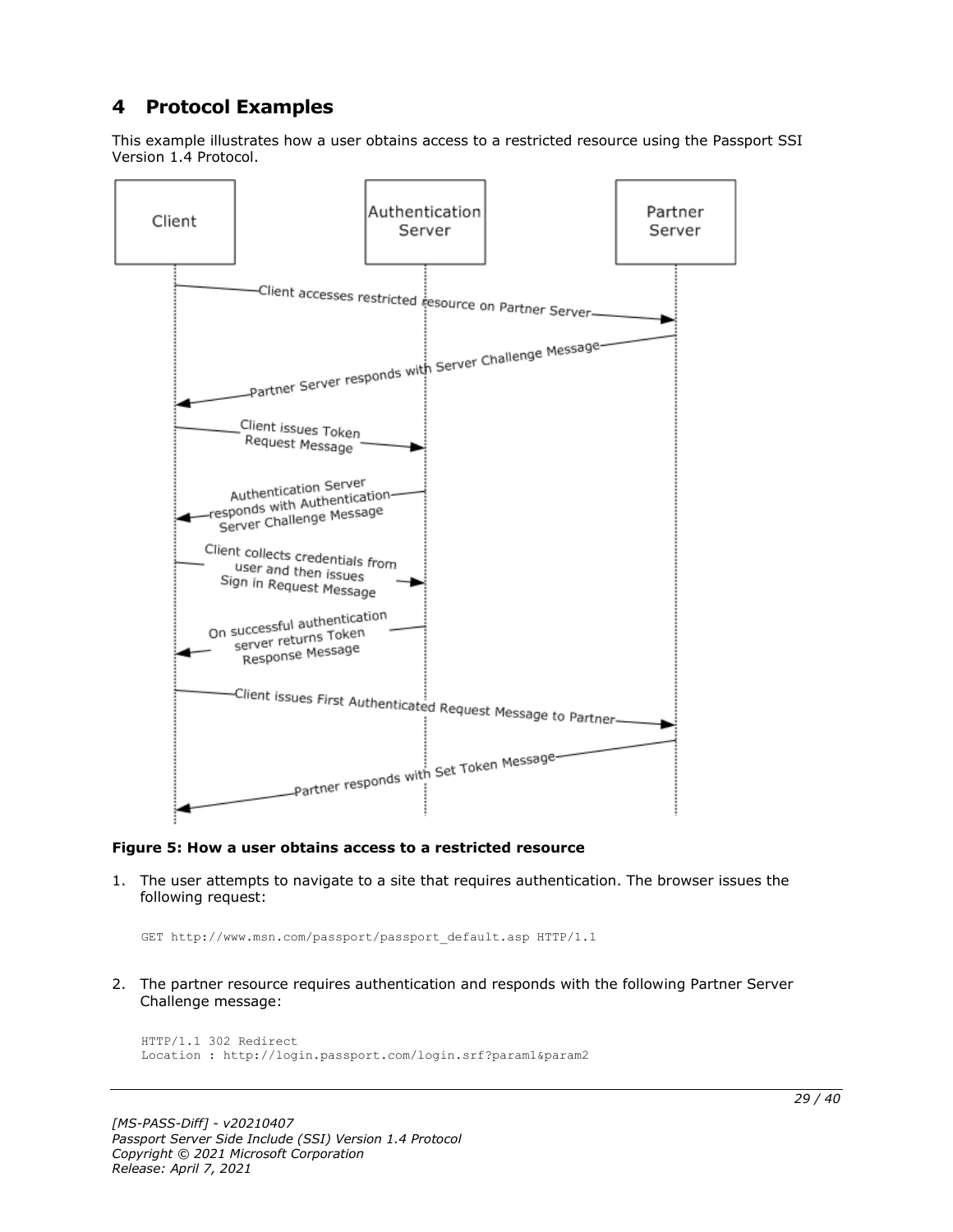WWW-Authenticate : Passport1.4 param1,param2

3. The Passport SSI Version 1.4 Protocol client recognizes this response as a Partner Server Challenge message and proceeds with the client/server exchange, first issuing a Token Request message with an empty token:

```
GET /login2.srf HTTP/1.1
Host : login.passport.com
Authorization: Passport1.4
tname=,OrgVerb=GET,OrgUrl=http://www.msn.com/passport/passport_default.asp,
param1,param2
```
4. The client has no authentication token. Therefore, the authentication server responds with an Authentication Server Challenge message:

```
HTTP/1.1 401 Unauthorized
WWW-Authenticate : Passport1.4
    da-status=failed,srealm=Passport.NET, ts=0, param3
```
5. The client recognizes that it has to collect credentials from the user. It acknowledges this to the client application, which calls the appropriate dialog box. The user enters the sign-in name, "someone@example.com", and password, "goalkeeper", and then clicks OK.

The client sends these credentials in a Sign-in Request message over Secure Sockets Layer (SSL):

```
GET /login2.srf HTTP/1.1
Host : login.passport.com
Authorization: Passport1.4
sign-in=rusty%40hotmail.com,
pwd=goalkeeper,OrgVerb=GET,
OrgUrl=http://www.msn.com/passport/passport_default.asp,param1,param2
```
6. The authentication server responds over SSL with the Token Response message:

```
HTTP/1.1 200 OK
Authentication-Info : Passport1.4
   da-status=success,tname=PPAuth,from-PP=1puV5BFuLD,
    ru=http://www.msn.com/passport/passport_default.asp
      Set-Cookie : PPAuth = "da-auth blob in passport.com" ;
```
7. The client recognizes the token contained in the *from-PP* parameter and stores it to be sent to the partner server. The client uses this to retry the request at the return URL in a First Authenticated Request message:

```
GET /passport/passport default.asp HTTP/1.1
Host: www.msn.com
Authorization: Passport1.4
    from-PP=1puV5BFuLD
```
8. The server running at this URL recognizes the header in the request. Because this is the first authenticated request, it responds with a Set Token message:

HTTP/1.1 200 OK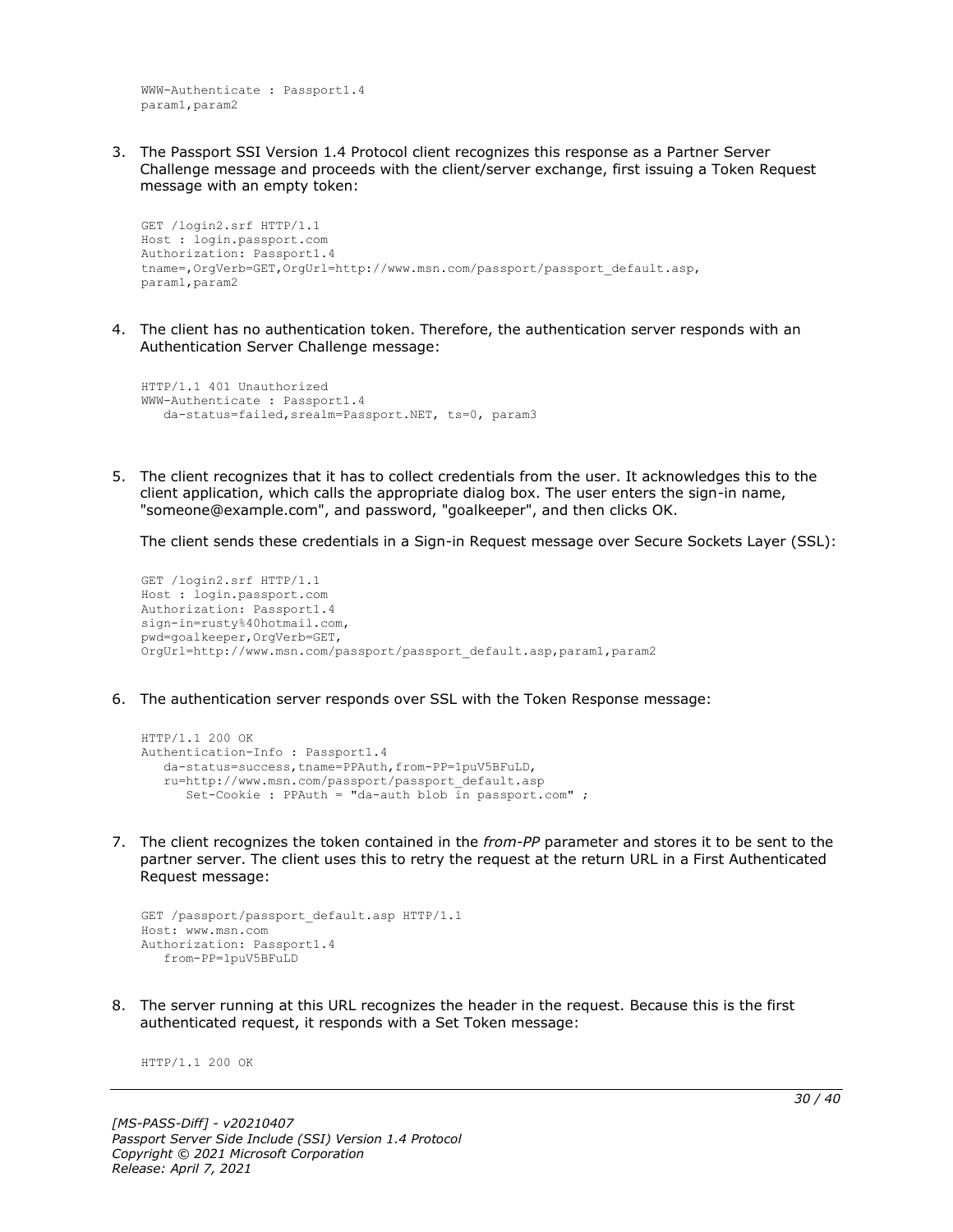```
Authentication-Info : Passport1.4
  tname=MSPAuth,tname=MSPProf
Set-Cookie : MSPAuth = "auth blob in msn.com" ;
Set-Cookie : MSPProf = "prof blob in msn.com" ;
```
The client recognizes and stores the token. The user is now authenticated to the site.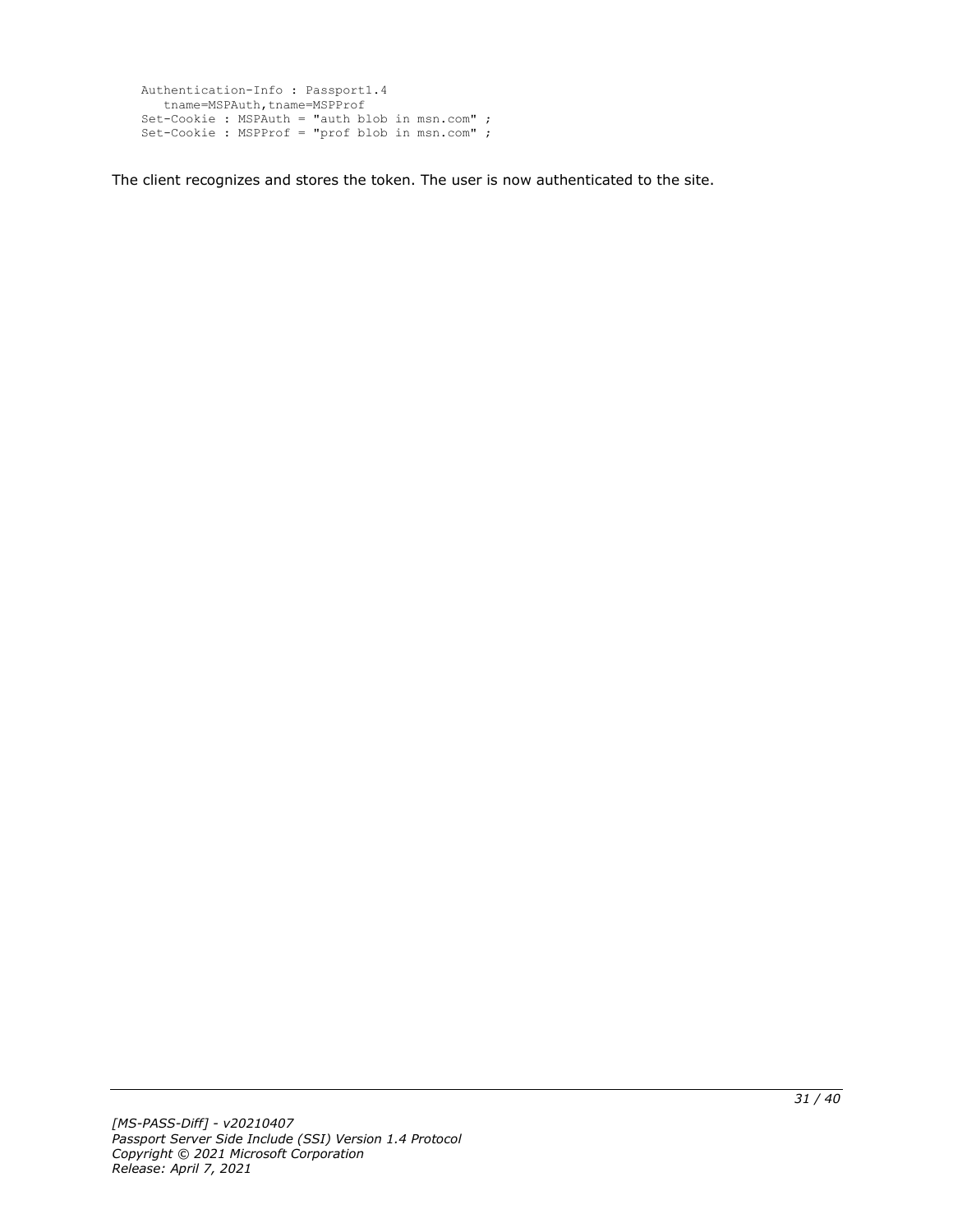# <span id="page-31-0"></span>**5 Security**

The following sections specify security considerations for implementers of the Passport SSI Version 1.4 Protocol.

# <span id="page-31-1"></span>**5.1 Security Considerations for Implementers**

Communications to the authentication server and configuration server should use HTTP over TLS, as specified in [RFC2818].

# <span id="page-31-2"></span>**5.2 Index of Security Parameters**

None.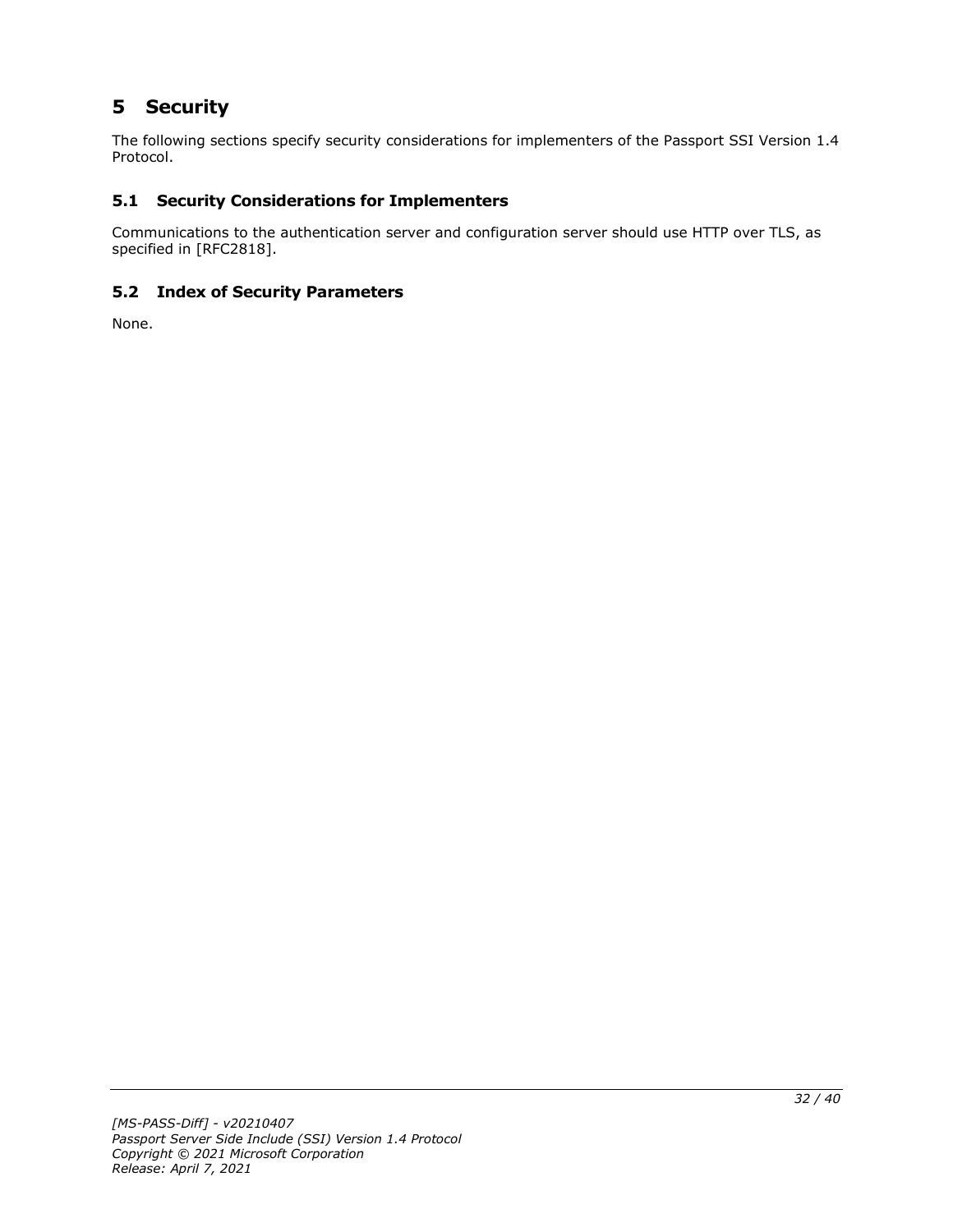# <span id="page-32-0"></span>**6 (Updated Section) Appendix A: Product Behavior**

The information in this specification is applicable to the following Microsoft products or supplemental software. References to product versions include updates to those products.

#### **Windows Releases**

- Windows Server 2003 operating system
- Windows XP operating system
- Windows Vista operating system
- Windows Server 2008 operating system
- Windows 7 operating system
- Windows Server 2008 R2 operating system
- Windows 8 operating system
- Windows Server 2012 operating system
- Windows 8.1 operating system
- Windows Server 2012 R2 operating system
- Windows 10 operating system
- Windows Server 2016 operating system
- Windows Server operating system
- Windows Server 2019 operating system

#### **• Windows Server 2022 operating system**

Exceptions, if any, are noted in this section. If an update version, service pack or Knowledge Base (KB) number appears with a product name, the behavior changed in that update. The new behavior also applies to subsequent updates unless otherwise specified. If a product edition appears with the product version, behavior is different in that product edition.

Unless otherwise specified, any statement of optional behavior in this specification that is prescribed using the terms "SHOULD" or "SHOULD NOT" implies product behavior in accordance with the SHOULD or SHOULD NOT prescription. Unless otherwise specified, the term "MAY" implies that the product does not follow the prescription.

<1> Section 1.5: The configuration server URL is stored in registry key HKEY\_LOCAL\_MACHINE\SOFTWARE\Microsoft\Windows\CurrentVersion\Internet Settings\Passport and, by default, contains the value "http://nexus.passport.com/rdr/pprdr.asp".

<2> Section 2.2.1: On Windows, the client sends this value to the partner server via an HTTP redirect after it receives it from the AS.

<3> Section 2.2.3: On Windows, Passport authentication server implementations include an Authentication Server-Instructed Update message with every Token Response message.

<4> Section 2.2.8: On Windows, the client processes the Partner Server Challenge message only when returned with a 302 HTTP status code.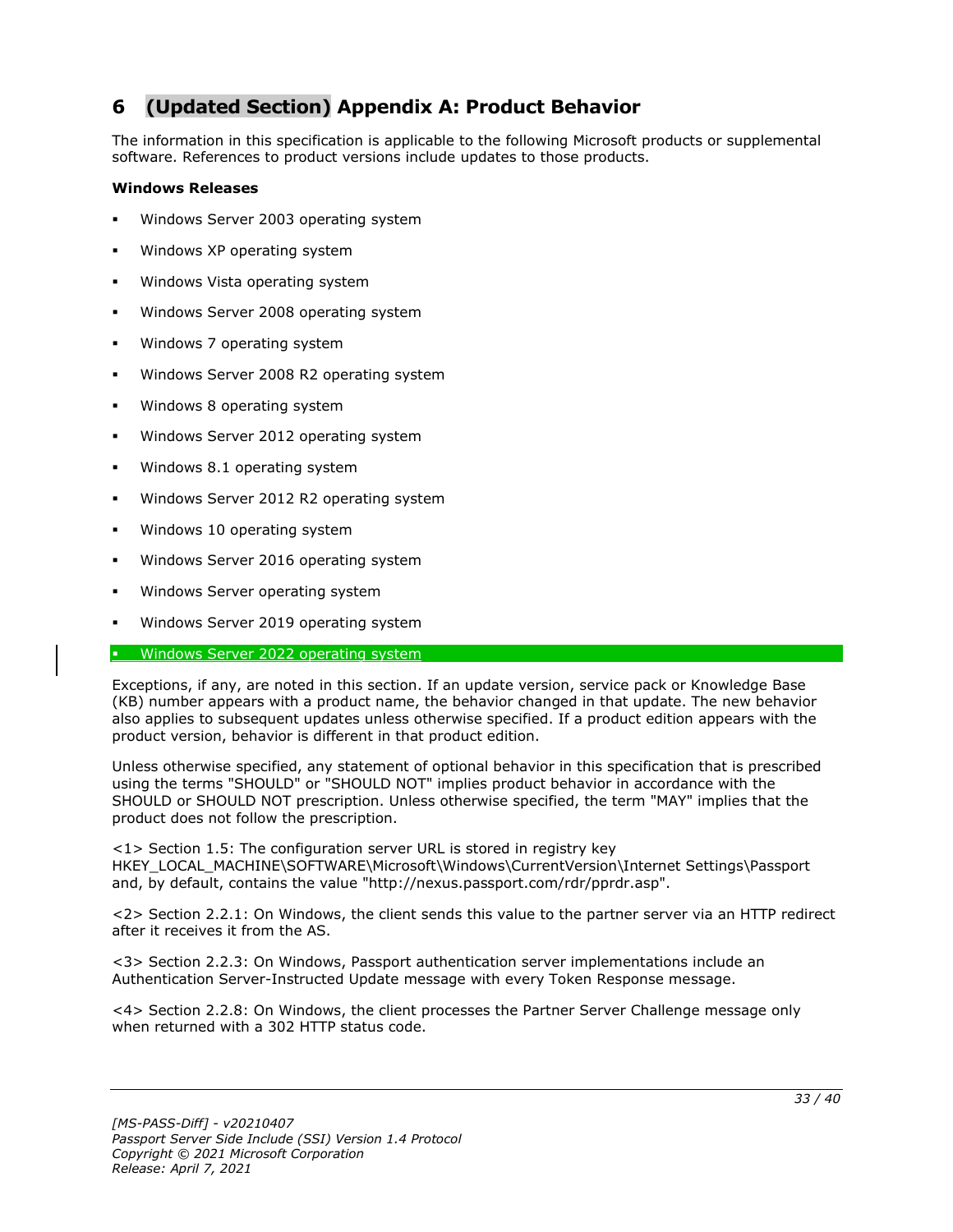<5> Section 2.2.9: On Windows, the client processes the tokens, which are set as cookies, as part of the message. On Windows, the client does process the Authentication-Info header in the message. On Windows, the client also does normal processing of any HTTP status codes per the HTTP standard.

<6> Section 3.1.1: On Windows, the client does store this state.

<7> Section 3.1.5.1<<del>7> Section 3.1.5.1:</del>: On Windows, the client compares the condition to the list of installed security support providers (SSPs) on the box.

<8> Section 3.1.5.2: The client always takes the values of sign-in and **Pwd** from its **Cached User Credentials** if credentials are stored there and if the *prompt* predicate parameter is absent from the Authentication Server Challenge message.

<9> Section 3.1.5.7: All *tname* parameter values sent to the client are ignored.

<10> Section 3.1.5.8: All *tname* parameter values sent to the client are ignored.

<11> Section 3.3.5.1: The Microsoft Passport authentication server implementation does not include any *tname* parameter values in its Token Response messages.

<12> Section 3.3.5.1: The Microsoft Passport authentication server includes an Authentication Server-Instructed Update message with every Token Response message.

<13> Section 3.3.5.2: The Microsoft Passport authentication server implementation does not include any *tname* parameter values in its Token Response messages.

The Microsoft Passport authentication server sets cookies only if cookies are not already set, or if cookies are set and the authentication server performed additional verification on the data contained in the cookies. Verification consists of verifying user account status and is Passport authentication server-specific.

<14> Section 3.3.5.2: The Microsoft Passport authentication server includes an Authentication Server-Instructed Update message with every Token Response message.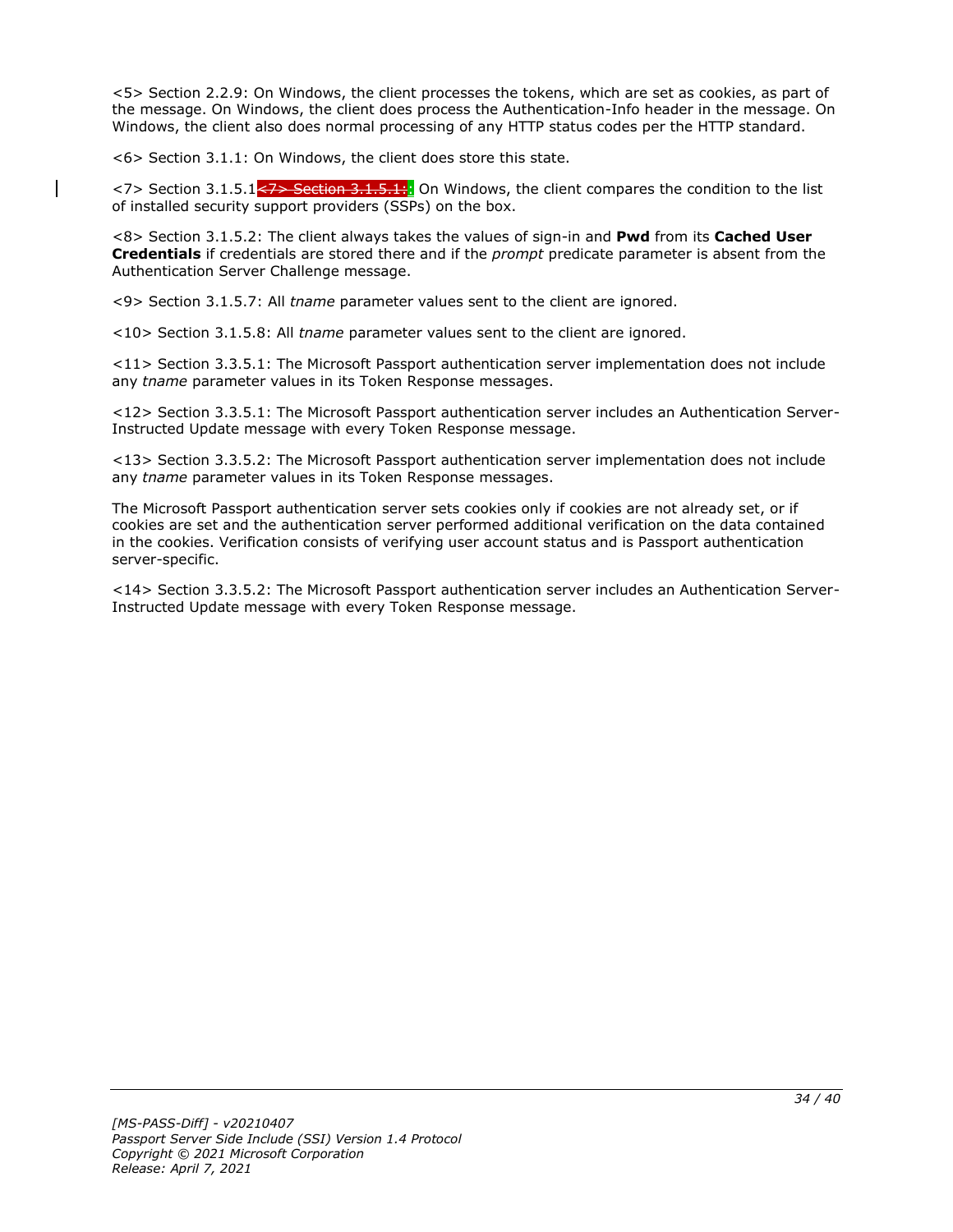# <span id="page-34-0"></span>**7 Change Tracking**

This section identifies changes that were made to this document since the last release. Changes are classified as Major, Minor, or None.

The revision class **Major** means that the technical content in the document was significantly revised. Major changes affect protocol interoperability or implementation. Examples of major changes are:

- A document revision that incorporates changes to interoperability requirements.
- A document revision that captures changes to protocol functionality.

The revision class **Minor** means that the meaning of the technical content was clarified. Minor changes do not affect protocol interoperability or implementation. Examples of minor changes are updates to clarify ambiguity at the sentence, paragraph, or table level.

The revision class **None** means that no new technical changes were introduced. Minor editorial and formatting changes may have been made, but the relevant technical content is identical to the last released version.

The changes made to this document are listed in the following table. For more information, please contact dochelp@microsoft.com.

| <b>Section</b> | <b>Description</b>                                                                   | <b>Revision class</b> |
|----------------|--------------------------------------------------------------------------------------|-----------------------|
|                | 6 Appendix A: Product Behavior   Updated for this version of Windows Server.   Major |                       |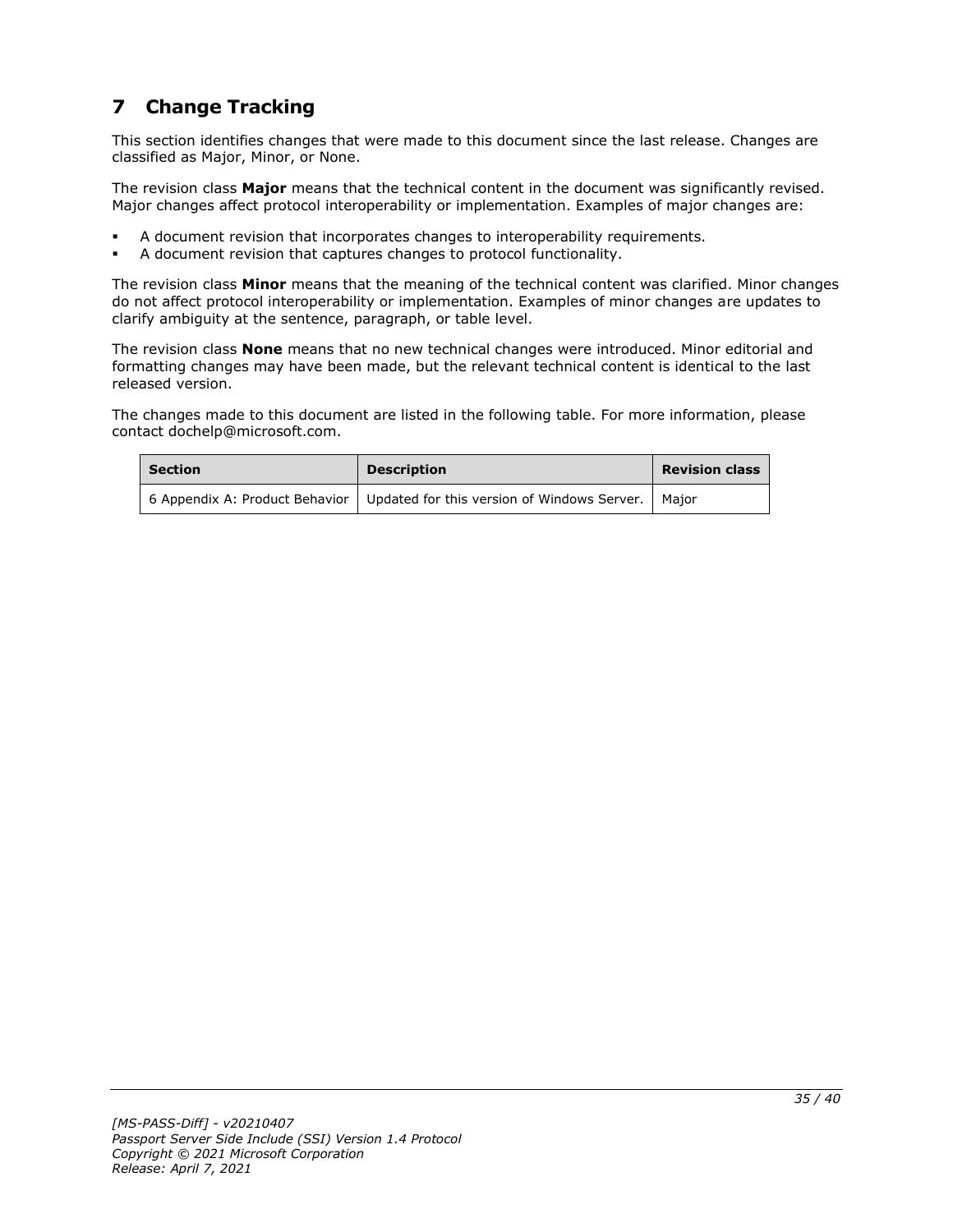# <span id="page-35-0"></span>8 Index

#### A

**Release:** The Constrained Scale (Margiar Scale (Margiar Scale Release)<br> **Release:** Applicable Theoretic 23 server (section 3.2.1<br>
Access attempt - restrangularities attempt - restrangularities at a model higher-layer trig Abstract data model authentication server 25 client 18 configuration server 28 partner server 23 server (section 3.2.1 23, section 3.3.1 25, section 3.4.1 28 ) Access attempt - restricted resource 24 Applicability 10 Authentication server abstract data model 25 higher -layer triggered events 25 initialization 25 local events 28 message processing 25 sequencing rules 25 Sign -in Request message 26 timer events 28 timers 25 Token Request message 27 Authentication Server Challenge message client 22 overview 13 Authentication Server Challenge Message message 13 Authentication Server Logout message client 22 overview 14 Authentication Server Logout Message message 14 Authentication Server Redirect message client 22 overview 14 Authentication Server Redirect Message message 14 Authentication Server -Instructed Update message client 22 overview 13 Authentication Server -Instructed Update Message message 13

## **C**

Capability negotiation 10 Change tracking 35 Client abstract data model 18 higher -layer triggered events 19 initialization 18 local events 23 message processing 19 other local events 23 sequencing rules 19 timer events 23 timers 18 Common Definitions message 12 Configuration server abstract data model 28 higher -layer triggered events 28 HTTP GET 28 initialization 28 local events 28 message processing 28 sequencing rules 28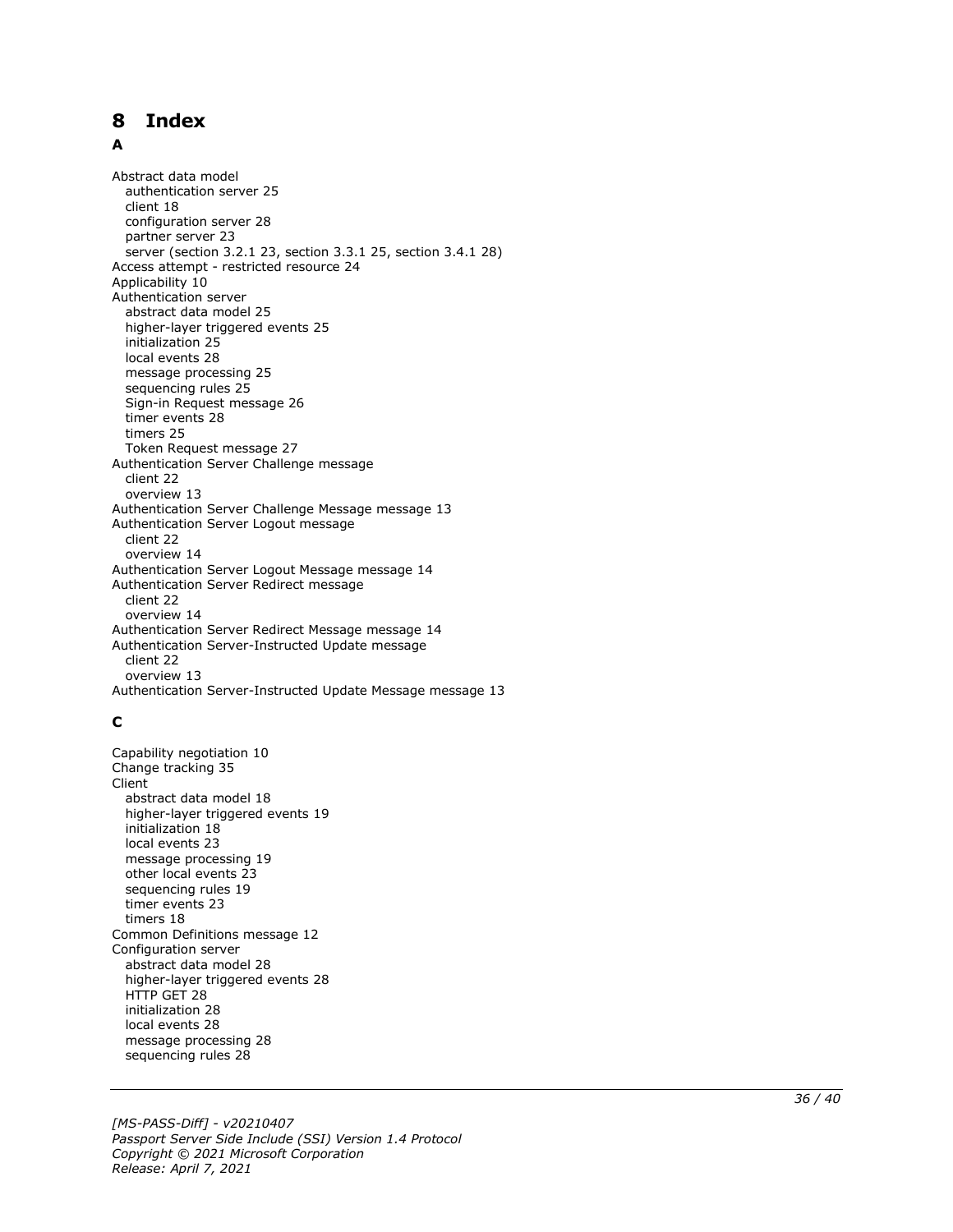timer events 28 timers 28

## **D**

Data model - abstract authentication server 25 client 18 configuration server 28 partner server 23 server (section 3.2.1 23, section 3.3.1 25, section 3.4.1 28) Definitions 12

## **E**

Examples 29

#### **F**

Fields - vendor-extensible 11 First Authenticated Request message overview 14 partner server 24 First Authenticated Request Message message 14

#### **G**

Glossary 7

#### **H**

```
Higher-layer triggered events
   authentication server 25
   client 19
   configuration server 28
   partner server 23
  server (section 3.2.4 23, section 3.3.4 25)
HTTP GET 28
```
## **I**

Implementer - security considerations 32 Implementers - security considerations 32 Index of security parameters 32 Informative references 9 Initialization authentication server 25 client 18 configuration server 28 partner server 23 server (section 3.2.3 23, section 3.3.3 25, section 3.4.3 28) Introduction 7

## **L**

Local events authentication server 28 client 23 configuration server 28

#### **M**

Message processing authentication server 25

*[MS-PASS-Diff] - v20210407 Passport Server Side Include (SSI) Version 1.4 Protocol Copyright © 2021 Microsoft Corporation Release: April 7, 2021*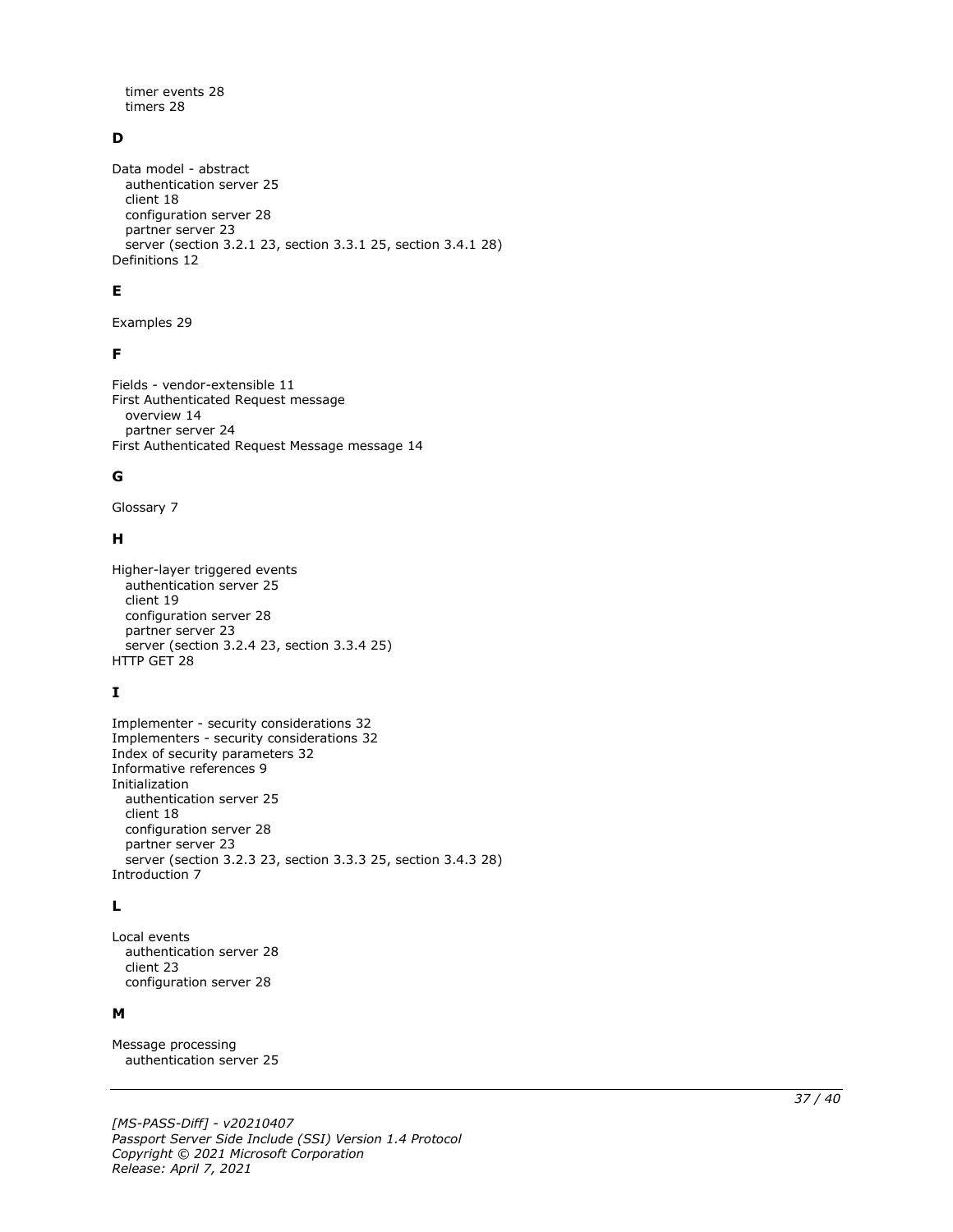client 19 configuration server 28 partner server 23 Messages Authentication Server Challenge Message 13 Authentication Server Logout Message 14 Authentication Server Redirect Message 14 Authentication Server -Instructed Update Message 13 Common Definitions 12 First Authenticated Request Message 14 overview 12 Partner Server Challenge Message 15 Set Token Message 16 Sign -in Request Message 15 syntax 12 Token Request Message 16 Token Response Message 16 transport 12 Update Configuration Message 17

## **N**

Normative references 8

## **O**

Other local events client 23 server (section 3.2.7 25, section 3.3.7 28, section 3.4.7 28 ) Overview (synopsis) 9

#### **P**

```
Parameters 
- security 32
Parameters 
- security index 32
Partner server
   abstract data model 23
   First Authenticated Request message 24
 higher
-layer triggered events 23
   initialization 23
   message processing 23
   sequencing rules 23
   timer events 25
   timers 23
Partner Server Challenge message
   client 21
   overview 15
Partner Server Challenge Message message 15
Preconditions 10
Prerequisites 10
Product behavior 33
Protocol Details
  overview 18
```
## **R**

```
References 
8
 informative 
9
 normative 
8
Relationship to other protocols 10
Restricted resource 
- access attempt 24
```
#### **S**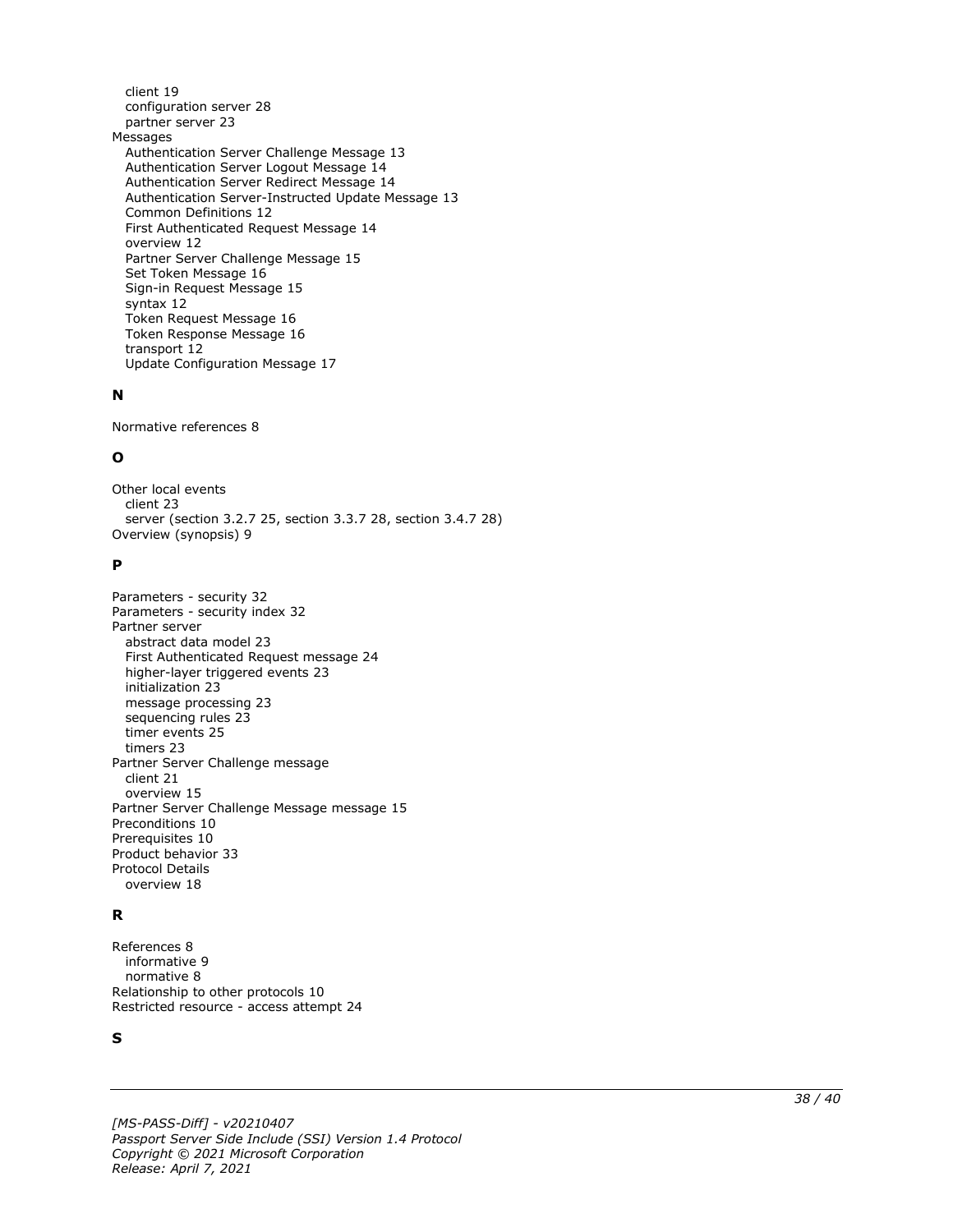Security 32 implementer considerations 32 parameter index 32 Sequencing rules authentication server 25 client 19 configuration server 28 partner server 23 Server abstract data model (section 3.2.1 23, section 3.3.1 25, section 3.4.1 28) higher-layer triggered events (section 3.2.4 23, section 3.3.4 25) initialization (section 3.2.3 23, section 3.3.3 25, section 3.4.3 28) other local events (section 3.2.7 25, section 3.3.7 28, section 3.4.7 28) timer events (section 3.2.6 25, section 3.3.6 28, section 3.4.6 28) timers (section 3.2.2 23, section 3.3.2 25, section 3.4.2 28) Set Token message client 23 overview 16 Set Token Message message 16 Sign-in Request message authentication server 26 overview 15 Sign-in Request Message message 15 Standards assignments 11 Syntax - message 12

#### **T**

Timer events authentication server 28 client 23 configuration server 28 server (section 3.2.6 25, section 3.3.6 28, section 3.4.6 28) Timer events - partner server 25 Timers authentication server 25 client 18 configuration server 28 partner server 23 server (section 3.2.2 23, section 3.3.2 25, section 3.4.2 28) Token Request message authentication server 27 overview 16 Token Request Message message 16 Token Response message client 23 overview 16 Token Response Message message 16 Tracking changes 35 Transport 12 Transport - message 12 Triggered events - higher-layer authentication server 25 client 19 configuration server 28 partner server 23 server (section 3.2.4 23, section 3.3.4 25)

#### **U**

Update Configuration message client 22 overview 17 Update Configuration Message message 17

*[MS-PASS-Diff] - v20210407 Passport Server Side Include (SSI) Version 1.4 Protocol Copyright © 2021 Microsoft Corporation Release: April 7, 2021*